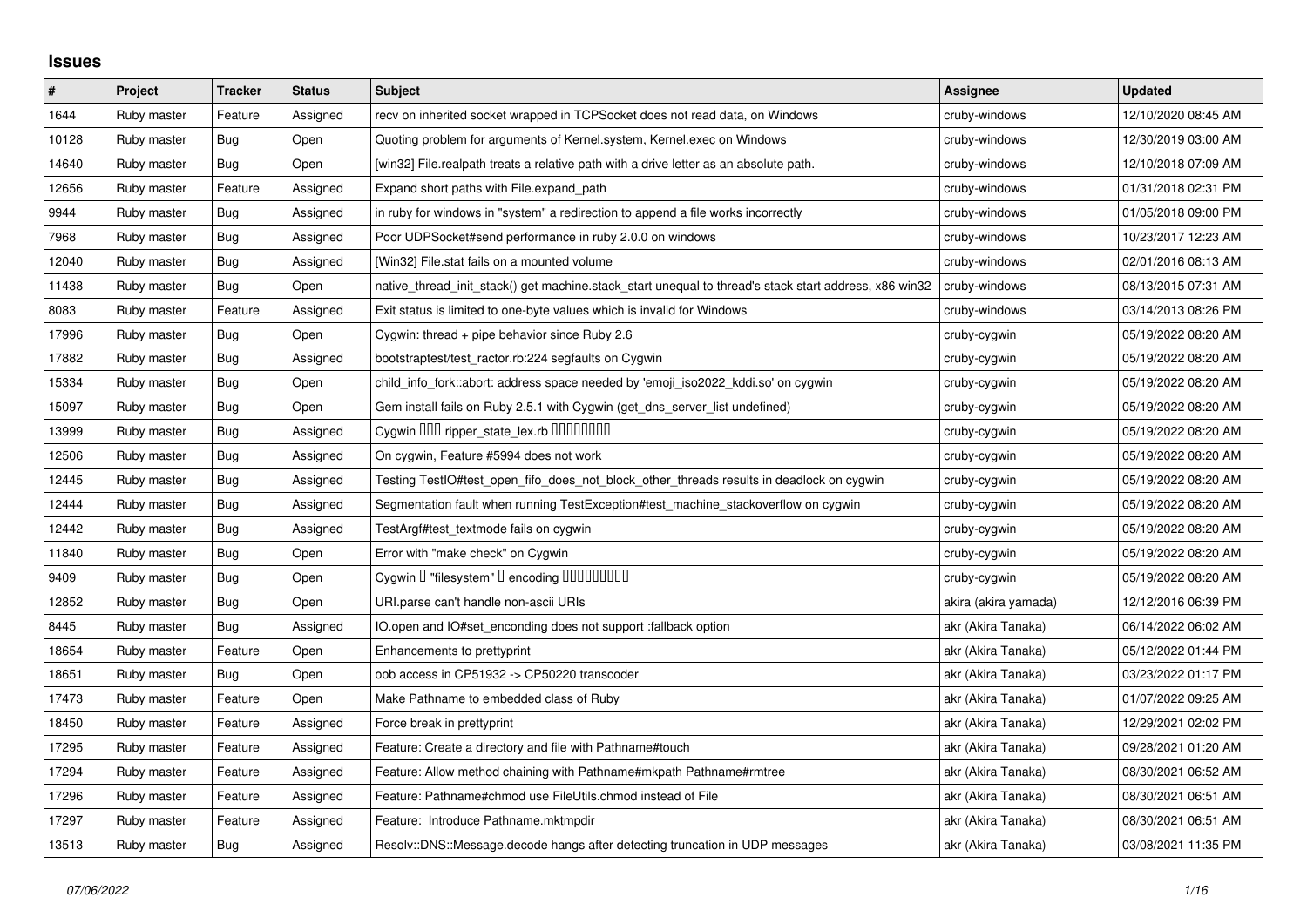| $\vert$ # | Project     | Tracker    | <b>Status</b> | Subject                                                                                                     | <b>Assignee</b>                     | <b>Updated</b>      |
|-----------|-------------|------------|---------------|-------------------------------------------------------------------------------------------------------------|-------------------------------------|---------------------|
| 17569     | Ruby master | Misc       | Open          | uri lib maintainership                                                                                      | akr (Akira Tanaka)                  | 01/23/2021 10:42 AM |
| 16937     | Ruby master | Feature    | Assigned      | Add DNS over HTTP to Resolv                                                                                 | akr (Akira Tanaka)                  | 12/10/2020 09:15 AM |
| 14922     | Ruby master | Feature    | Assigned      | Resolv getaddresses ignores AAAA records for IPv6                                                           | akr (Akira Tanaka)                  | 11/13/2020 04:01 AM |
| 11322     | Ruby master | Feature    | Assigned      | OpenUri: RuntimeError: HTTP redirection loop                                                                | akr (Akira Tanaka)                  | 11/13/2020 03:52 AM |
| 17173     | Ruby master | Feature    | Open          | open-uri I ciphers IIIIIII                                                                                  | akr (Akira Tanaka)                  | 09/25/2020 09:17 AM |
| 10637     | Ruby master | Feature    | Assigned      | Puppet orchestration on vagrant fails with Error: Non-HTTP proxy URI                                        | akr (Akira Tanaka)                  | 09/23/2020 10:23 PM |
| 17154     | Ruby master | Misc       | Open          | Update Pathname Documentation to Clarify Expected Behavior                                                  | akr (Akira Tanaka)                  | 09/05/2020 01:18 PM |
| 16985     | Ruby master | Feature    | Open          | Improve `pp` for `Hash` and `String`                                                                        | akr (Akira Tanaka)                  | 06/26/2020 09:51 AM |
| 10580     | Ruby master | Bug        | Open          | TestProcess#test_deadlock_by_signal_at_forking fails on ARM                                                 | akr (Akira Tanaka)                  | 12/30/2019 03:00 AM |
| 10129     | Ruby master | Feature    | Assigned      | More descriptive error message for failed net/http requests                                                 | akr (Akira Tanaka)                  | 01/05/2018 09:01 PM |
| 7412      | Ruby master | Feature    | Assigned      | Pathname#relative_path_from does not support mixed directory separators on windows                          | akr (Akira Tanaka)                  | 01/05/2018 09:00 PM |
| 7362      | Ruby master | Feature    | Assigned      | Adding Pathname#start_with?                                                                                 | akr (Akira Tanaka)                  | 12/25/2017 06:15 PM |
| 3608      | Ruby master | Feature    | Assigned      | Enhancing Pathname#each_child to be lazy                                                                    | akr (Akira Tanaka)                  | 12/25/2017 06:14 PM |
| 14066     | Ruby master | Feature    | Assigned      | Add CAA DNS RR on Resolv                                                                                    | akr (Akira Tanaka)                  | 11/10/2017 06:50 AM |
| 13385     | Ruby master | Feature    | Open          | [PATCH] Make Resolv::DNS::Name validation similar to host and dig commands                                  | akr (Akira Tanaka)                  | 06/16/2017 08:04 AM |
| 13047     | Ruby master | Feature    | Assigned      | Use String literal instead of `String#+` for multiline pretty-printing of multiline strings                 | akr (Akira Tanaka)                  | 02/22/2017 07:09 AM |
| 12497     | Ruby master | Feature    | Assigned      | GMP version of divmod may be slower                                                                         | akr (Akira Tanaka)                  | 08/10/2016 03:11 AM |
| 11312     | Ruby master | Feature    | Open          | Add Resolv::DNS::Resource::IN::SPF                                                                          | akr (Akira Tanaka)                  | 07/01/2015 03:26 AM |
| 10459     | Ruby master | Feature    | Assigned      | [PATCH] rfc3339 method for Time                                                                             | akr (Akira Tanaka)                  | 05/21/2015 08:14 AM |
| 18459     | Ruby master | Feature    | Assigned      | IRB autocomplete dropdown colour options                                                                    | aycabta (aycabta.)                  | 01/05/2022 02:15 AM |
| 15371     | Ruby master | Feature    | Assigned      | <b>IRB with ARGV</b>                                                                                        | aycabta (aycabta.)                  | 02/14/2020 11:35 AM |
| 13604     | Ruby master | Feature    | Assigned      | Exposing alternative interface of readline                                                                  | aycabta (aycabta .)                 | 01/20/2020 05:34 AM |
| 14917     | Ruby master | Misc       | Assigned      | Add RDoc documents to tar ball                                                                              | aycabta (aycabta.)                  | 07/21/2018 09:29 AM |
| 9507      | Ruby master | Bug        | Open          | Ruby 2.1.0 is broken on ARMv5: tried to create Proc object without a block                                  | charliesome (Charlie<br>Somerville) | 01/05/2018 09:00 PM |
| 18639     | Ruby master | Feature    | Open          | Update Unicode data to Unicode Version 15.0.0                                                               | duerst (Martin Dürst)               | 03/22/2022 07:38 PM |
| 18601     | Ruby master | Bug        | Open          | Invalid byte sequences in Big5 encodings                                                                    | duerst (Martin Dürst)               | 02/23/2022 07:59 AM |
| 13671     | Ruby master | <b>Bug</b> | Assigned      | Regexp with lookbehind and case-insensitivity raises RegexpError only on strings with certain<br>characters | duerst (Martin Dürst)               | 11/30/2021 04:42 AM |
| 18337     | Ruby master | Bug        | Assigned      | Ruby allows zero-width characters in identifiers                                                            | duerst (Martin Dürst)               | 11/24/2021 09:13 AM |
| 16842     | Ruby master | Bug        | Assigned      | `inspect` prints the UTF-8 character U+0085 (NEXT LINE) verbatim even though it is not printable            | duerst (Martin Dürst)               | 02/26/2021 05:43 AM |
| 17400     | Ruby master | Bug        | Open          | Incorrect character downcase for Greek Sigma                                                                | duerst (Martin Dürst)               | 12/17/2020 06:56 AM |
| 7742      | Ruby master | Bug        | Open          | System encoding (Windows-1258) is not recognized by Ruby to convert back to UTF-8                           | duerst (Martin Dürst)               | 12/25/2017 06:15 PM |
| 6351      | Ruby master | Bug        | Assigned      | transcode table generator does not support multi characters of Unicode                                      | duerst (Martin Dürst)               | 12/25/2017 06:15 PM |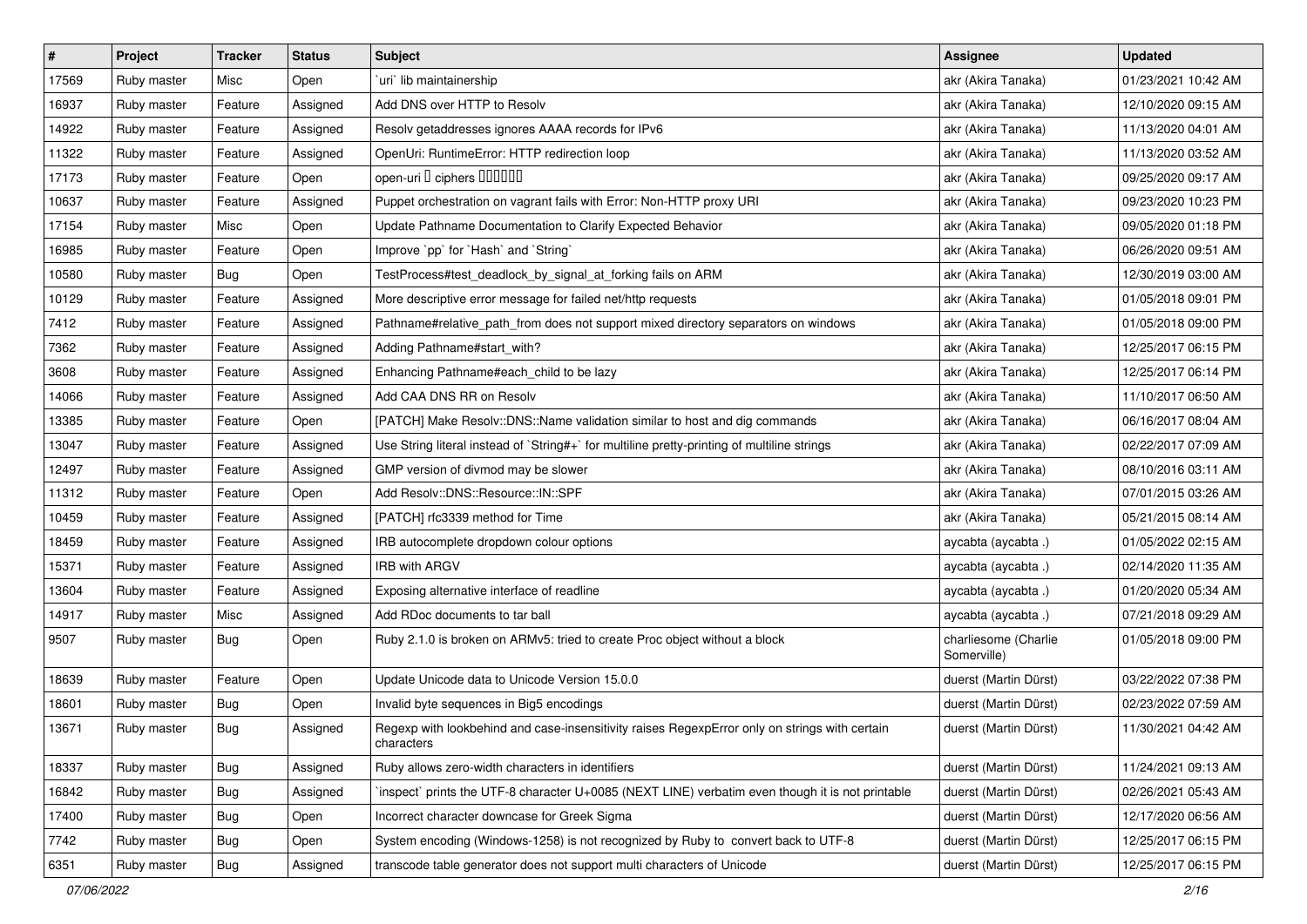| $\pmb{\#}$ | Project     | <b>Tracker</b> | <b>Status</b> | <b>Subject</b>                                                                                                                                                      | <b>Assignee</b>                   | <b>Updated</b>      |
|------------|-------------|----------------|---------------|---------------------------------------------------------------------------------------------------------------------------------------------------------------------|-----------------------------------|---------------------|
| 17525      | Ruby master | Feature        | Open          | Implement Happy Eyeballs Version 2 (RFC8305) in Socket.tcp                                                                                                          | Glass_saga (Masaki<br>Matsushita) | 06/16/2022 01:08 AM |
| 16476      | Ruby master | Feature        | Open          | Socket.getaddrinfo cannot be interrupted by Timeout.timeout                                                                                                         | Glass_saga (Masaki<br>Matsushita) | 06/16/2022 01:08 AM |
| 15628      | Ruby master | Feature        | Assigned      | init inetsock internal should fallback to IPv4 if IPv6 is unreachable                                                                                               | Glass_saga (Masaki<br>Matsushita) | 09/25/2020 05:42 AM |
| 7148       | Ruby master | Feature        | Assigned      | Improved Tempfile w/o DelegateClass                                                                                                                                 | Glass_saga (Masaki<br>Matsushita) | 03/27/2019 09:51 AM |
| 2631       | Ruby master | Feature        | Assigned      | Allow IO#reopen to take a block                                                                                                                                     | Glass_saga (Masaki<br>Matsushita) | 05/24/2018 01:22 PM |
| 13696      | Ruby master | Feature        | Open          | Add exchange and noreplace options to File.rename                                                                                                                   | Glass_saga (Masaki<br>Matsushita) | 12/01/2017 04:34 PM |
| 15408      | Ruby master | Feature        | Open          | Deprecate object_id and _id2ref                                                                                                                                     | headius (Charles Nutter)          | 03/19/2019 04:02 PM |
| 18790      | Ruby master | Bug            | Assigned      | cannot load such file -- digest (LoadError)                                                                                                                         | hsbt (Hiroshi SHIBATA)            | 06/06/2022 12:41 AM |
| 18567      | Ruby master | Bug            | Open          | Depending on default gems in stdlib gems when not needed considered harmful                                                                                         | hsbt (Hiroshi SHIBATA)            | 04/21/2022 04:45 PM |
| 18666      | Ruby master | Bug            | Open          | No rule to make target 'yaml/yaml.h', needed by 'api.o'                                                                                                             | hsbt (Hiroshi SHIBATA)            | 03/29/2022 11:17 AM |
| 18571      | Ruby master | Feature        | Assigned      | Removed the bundled sources from release package after Ruby 3.2                                                                                                     | hsbt (Hiroshi SHIBATA)            | 03/28/2022 06:23 AM |
| 18614      | Ruby master | Bug            | Open          | Error (busy loop) in<br>TestGemCommandsSetupCommand#test_destdir_flag_does_not_try_to_write_to_the_default_gem_<br>home                                             | hsbt (Hiroshi SHIBATA)            | 03/17/2022 01:03 AM |
| 18169      | Ruby master | Bug            | Assigned      | Local copies of gemified libraries are being released out of sync with their gems                                                                                   | hsbt (Hiroshi SHIBATA)            | 02/25/2022 05:40 PM |
| 18381      | Ruby master | Bug            | Assigned      | Default vs Bundled gems                                                                                                                                             | hsbt (Hiroshi SHIBATA)            | 12/15/2021 11:09 AM |
| 18355      | Ruby master | Bug            | Assigned      | require("pathname") within rack application chnages behaviors of Pathname methods, such as<br>absolute?(), when there are two versions of 'pathname' gem installed. | hsbt (Hiroshi SHIBATA)            | 11/30/2021 08:01 AM |
| 18068      | Ruby master | Misc           | Open          | Silence LoadError only if it is for rubygems itself                                                                                                                 | hsbt (Hiroshi SHIBATA)            | 08/08/2021 02:21 PM |
| 16951      | Ruby master | Bug            | Assigned      | Consistently referer dependencies                                                                                                                                   | hsbt (Hiroshi SHIBATA)            | 06/17/2021 06:15 AM |
| 14737      | Ruby master | Feature        | Assigned      | Split default gems into separate directory structure                                                                                                                | hsbt (Hiroshi SHIBATA)            | 09/02/2020 06:00 PM |
| 16963      | Ruby master | Feature        | Assigned      | Remove English.rb from Ruby 2.8/3.0                                                                                                                                 | hsbt (Hiroshi SHIBATA)            | 06/19/2020 09:48 AM |
| 16012      | Ruby master | Feature        | Assigned      | Add a (small) test-install suite?                                                                                                                                   | hsbt (Hiroshi SHIBATA)            | 07/30/2019 08:13 AM |
| 10919      | Ruby master | Bug            | Assigned      | [gem install] installs multipe platforms                                                                                                                            | hsbt (Hiroshi SHIBATA)            | 07/30/2019 07:44 AM |
| 6590       | Ruby master | Feature        | Assigned      | Dealing with bigdecimal, etc gems in JRuby                                                                                                                          | hsbt (Hiroshi SHIBATA)            | 05/15/2019 08:33 PM |
| 15550      | Ruby master | Bug            | Assigned      | Windows - gem bin files - can't run from bash shell                                                                                                                 | hsbt (Hiroshi SHIBATA)            | 03/20/2019 01:05 AM |
| 15487      | Ruby master | Misc           | Assigned      | Clarify default gems maintanance policy                                                                                                                             | hsbt (Hiroshi SHIBATA)            | 12/30/2018 08:42 PM |
| 13534      | Ruby master | Feature        | Assigned      | Checking installation results of default gems                                                                                                                       | hsbt (Hiroshi SHIBATA)            | 07/26/2018 02:16 AM |
| 9366       | Ruby master | Bug            | Assigned      | "make-j32 check TESTS=-j32" occasionally fails on rubygems/specification                                                                                            | hsbt (Hiroshi SHIBATA)            | 07/26/2018 02:13 AM |
| 12639      | Ruby master | Feature        | Assigned      | Speed up require in RubyGems by 5x                                                                                                                                  | hsbt (Hiroshi SHIBATA)            | 07/26/2018 02:12 AM |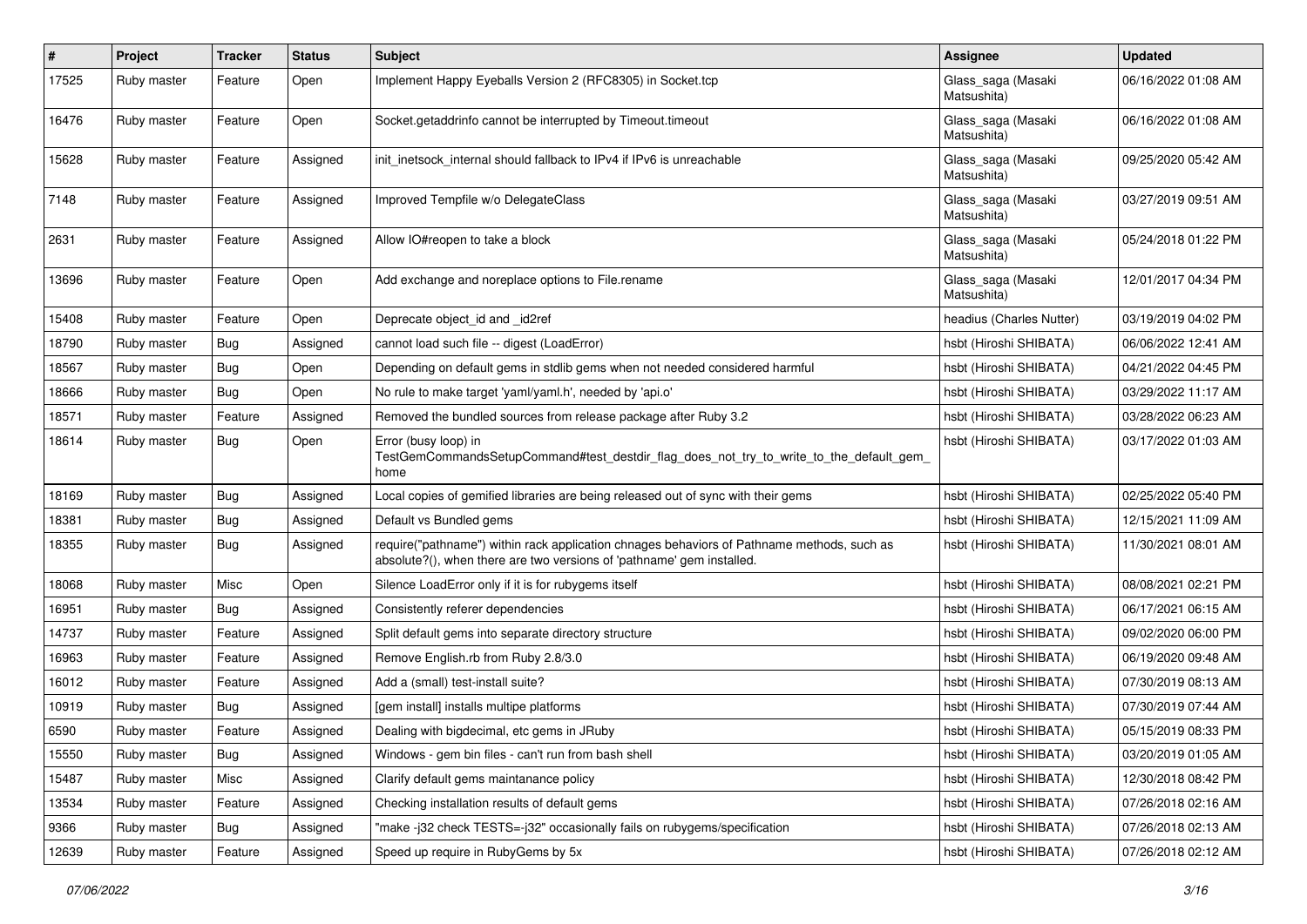| $\pmb{\#}$ | Project     | <b>Tracker</b> | <b>Status</b> | <b>Subject</b>                                                                     | <b>Assignee</b>             | <b>Updated</b>      |
|------------|-------------|----------------|---------------|------------------------------------------------------------------------------------|-----------------------------|---------------------|
| 5617       | Ruby master | Feature        | Assigned      | Allow install RubyGems into dediceted directory                                    | hsbt (Hiroshi SHIBATA)      | 05/16/2018 09:15 AM |
| 14679      | Ruby master | Bug            | Assigned      | StdLib gems should properly specify their dependencies                             | hsbt (Hiroshi SHIBATA)      | 04/11/2018 01:14 PM |
| 13508      | Ruby master | Feature        | Assigned      | How remove/refactor code related mathn library.                                    | hsbt (Hiroshi SHIBATA)      | 12/25/2017 06:15 PM |
| 18818      | Ruby master | <b>Bug</b>     | Open          | SEGV (Fiber scheduler?)                                                            | ioquatix (Samuel Williams)  | 06/06/2022 06:31 PM |
| 18810      | Ruby master | Bug            | Open          | Make `Kernel#p` interruptable.                                                     | ioquatix (Samuel Williams)  | 05/30/2022 12:44 AM |
| 18227      | Ruby master | Feature        | Open          | Static class initialization.                                                       | ioquatix (Samuel Williams)  | 09/29/2021 09:21 PM |
| 18036      | Ruby master | Bug            | Open          | Pthread fibers become invalid on fork - different from normal fibers.              | ioquatix (Samuel Williams)  | 08/19/2021 07:05 AM |
| 17664      | Ruby master | Bug            | Assigned      | Behavior of sockets changed in Ruby 3.0 to non-blocking                            | ioquatix (Samuel Williams)  | 07/12/2021 10:28 AM |
| 13383      | Ruby master | Feature        | Open          | [PATCH] Module#source_location                                                     | ioquatix (Samuel Williams)  | 01/09/2020 05:16 AM |
| 595        | Ruby master | Bug            | Assigned      | Fiber ignores ensure clause                                                        | ioquatix (Samuel Williams)  | 12/29/2019 10:37 AM |
| 17720      | Ruby master | Misc           | Assigned      | Cirrus CI to check non-x86_64 architecture cases by own machines                   | jaruga (Jun Aruga)          | 09/26/2021 10:24 AM |
| 16492      | Ruby master | Bug            | Open          | TestBugReporter#test_bug_reporter_add test failures                                | jaruga (Jun Aruga)          | 08/24/2021 01:12 PM |
| 18002      | Ruby master | Bug            | Open          | s390x: Tests failing without LC_ALL env                                            | jaruga (Jun Aruga)          | 07/12/2021 04:30 PM |
| 16188      | Ruby master | Misc           | Open          | What are the performance implications of the new keyword arguments in 2.7 and 3.0? | jeremyevans0 (Jeremy Evans) | 11/27/2019 04:45 PM |
| 18808      | Ruby master | <b>Bug</b>     | Assigned      | Cannot compile ruby 3.1.2 on powerpc64le-linux without disabling the jit features  | k0kubun (Takashi Kokubun)   | 06/20/2022 10:40 AM |
| 17995      | Ruby master | Bug            | Open          | Slow down when mjit and Ractor are being used at same time                         | k0kubun (Takashi Kokubun)   | 06/11/2022 04:02 AM |
| 18277      | Ruby master | <b>Bug</b>     | Open          | buffer error (Zlib::BufError) in Zlib::Deflate#deflate when using MJIT             | k0kubun (Takashi Kokubun)   | 01/05/2022 03:04 PM |
| 18142      | Ruby master | Bug            | Assigned      | Segmentation fault with Ruby 3.0.2                                                 | k0kubun (Takashi Kokubun)   | 09/02/2021 07:43 AM |
| 18058      | Ruby master | <b>Bug</b>     | Open          | 3.1.0-dev with MJIT enabled Zlib::BufError during `gem install`                    | k0kubun (Takashi Kokubun)   | 08/02/2021 08:31 PM |
| 16694      | Ruby master | Bug            | Assigned      | JIT vs hardened GCC with PCH                                                       | k0kubun (Takashi Kokubun)   | 02/02/2021 07:38 AM |
| 16185      | Ruby master | Bug            | Open          | basictest failure on AIX 6.1 for 64bit build                                       | kanemoto (Yutaka Kanemoto)  | 10/15/2019 12:05 AM |
| 18761      | Ruby master | Misc           | Open          | provide an example wasm project                                                    | katei (Yuta Saito)          | 05/23/2022 11:01 AM |
| 16989      | Ruby master | Feature        | Open          | Sets: need $\Psi$                                                                  | knu (Akinori MUSHA)         | 02/18/2022 02:57 AM |
| 17210      | Ruby master | Feature        | Open          | More readable and useful `Set#inspect`                                             | knu (Akinori MUSHA)         | 05/19/2021 10:12 PM |
| 15281      | Ruby master | Feature        | Assigned      | Speed up Set#intersect with size check.                                            | knu (Akinori MUSHA)         | 08/11/2020 02:43 AM |
| 11531      | Ruby master | Bug            | Assigned      | IPAddr#== implements wrong logic                                                   | knu (Akinori MUSHA)         | 12/29/2019 12:50 PM |
| 15240      | Ruby master | Feature        | Open          | Set operations check for is_a?(Set), rather than allowing duck typing              | knu (Akinori MUSHA)         | 08/27/2019 08:12 PM |
| 11527      | Ruby master | Feature        | Assigned      | IPAddr#mask_addr isn't a method                                                    | knu (Akinori MUSHA)         | 11/07/2018 04:12 PM |
| 8047       | Ruby master | Feature        | Assigned      | IPAddr makes host address with netmask                                             | knu (Akinori MUSHA)         | 01/05/2018 09:00 PM |
| 3953       | Ruby master | Feature        | Assigned      | TCPSocket / UDPSocket do not accept IPAddr objects.                                | knu (Akinori MUSHA)         | 12/25/2017 06:14 PM |
| 13610      | Ruby master | Feature        | Assigned      | IPAddr doesn't provide helpful methods to get the subnet or IP address             | knu (Akinori MUSHA)         | 10/20/2017 01:13 AM |
| 11710      | Ruby master | Feature        | Open          | [PATCH] Replace Set#merge with Set#merge! and make Set#merge non-mutating.         | knu (Akinori MUSHA)         | 11/18/2015 07:28 PM |
| 17679      | Ruby master | <b>Bug</b>     | Assigned      | Ractor incoming channel can consume unlimited resources                            | ko1 (Koichi Sasada)         | 06/30/2022 10:49 AM |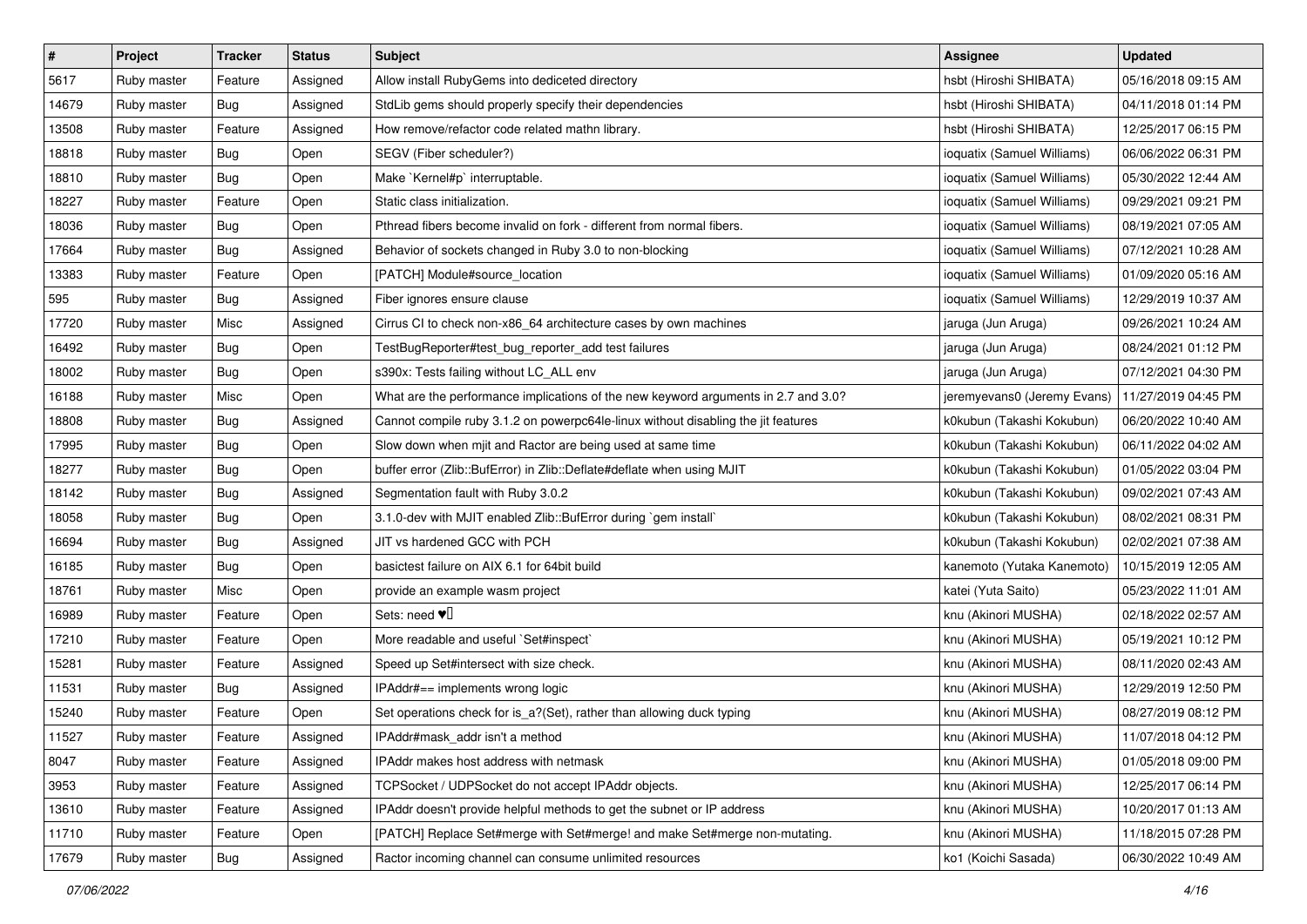| $\sharp$ | Project     | <b>Tracker</b> | <b>Status</b> | <b>Subject</b>                                                                                                                    | <b>Assignee</b>     | <b>Updated</b>      |
|----------|-------------|----------------|---------------|-----------------------------------------------------------------------------------------------------------------------------------|---------------------|---------------------|
| 18886    | Ruby master | <b>Bug</b>     | Open          | Struct aref and aset don't trigger any tracepoints.                                                                               | ko1 (Koichi Sasada) | 06/29/2022 06:05 AM |
| 14607    | Ruby master | Bug            | Assigned      | Fix use of the rb_profile_frames start parameter                                                                                  | ko1 (Koichi Sasada) | 06/09/2022 06:12 AM |
| 18464    | Ruby master | Bug            | Assigned      | RUBY_INTERNAL_EVENT_NEWOBJ tracepoint causes an interpreter crash when combined with<br>Ractors                                   | ko1 (Koichi Sasada) | 06/08/2022 08:25 AM |
| 17363    | Ruby master | Feature        | Assigned      | Timeouts                                                                                                                          | ko1 (Koichi Sasada) | 05/14/2022 09:06 AM |
| 18553    | Ruby master | Bug            | Open          | Memory leak on compiling method call with kwargs                                                                                  | ko1 (Koichi Sasada) | 03/23/2022 09:34 PM |
| 17196    | Ruby master | <b>Bug</b>     | Assigned      | Segmentation Fault with Socket#close in Ractors                                                                                   | ko1 (Koichi Sasada) | 03/20/2022 01:52 PM |
| 18572    | Ruby master | <b>Bug</b>     | Assigned      | Performance regression when invoking refined methods                                                                              | ko1 (Koichi Sasada) | 02/10/2022 12:48 AM |
| 14394    | Ruby master | Feature        | Open          | Class.descendants                                                                                                                 | ko1 (Koichi Sasada) | 01/20/2022 10:46 PM |
| 12020    | Ruby master | Feature        | Assigned      | Documenting Ruby memory model                                                                                                     | ko1 (Koichi Sasada) | 12/23/2021 11:40 PM |
| 8263     | Ruby master | Feature        | Assigned      | Support discovering yield state of individual Fibers                                                                              | ko1 (Koichi Sasada) | 12/23/2021 11:40 PM |
| 17826    | Ruby master | Bug            | Assigned      | Ractor#take hangs if used in multiple Threads                                                                                     | ko1 (Koichi Sasada) | 12/15/2021 01:30 PM |
| 18024    | Ruby master | Bug            | Assigned      | Ractor crashes when connections are closed in multiple Ractors                                                                    | ko1 (Koichi Sasada) | 12/14/2021 04:41 PM |
| 18275    | Ruby master | Feature        | Open          | Add an option to define_method to not capture the surrounding environment                                                         | ko1 (Koichi Sasada) | 12/03/2021 02:34 PM |
| 17998    | Ruby master | Bug            | Assigned      | ractor: process hanging (with ractors initialized, but not being used)                                                            | ko1 (Koichi Sasada) | 12/02/2021 08:17 PM |
| 17502    | Ruby master | Misc           | Open          | C vs Ruby                                                                                                                         | ko1 (Koichi Sasada) | 12/02/2021 07:53 PM |
| 14090    | Ruby master | Bug            | Assigned      | TestGc#test_interrupt_in_finalizer` fails very rarely                                                                             | ko1 (Koichi Sasada) | 12/02/2021 07:24 PM |
| 17516    | Ruby master | Bug            | Assigned      | forking in a ractor causes Ruby to crash                                                                                          | ko1 (Koichi Sasada) | 11/30/2021 05:26 AM |
| 16776    | Ruby master | Bug            | Assigned      | Regression in coverage library                                                                                                    | ko1 (Koichi Sasada) | 11/24/2021 07:26 AM |
| 18258    | Ruby master | Bug            | Open          | Ractor shareable? can be slow and mutates internal object flags.                                                                  | ko1 (Koichi Sasada) | 10/21/2021 08:58 AM |
| 18119    | Ruby master | Bug            | Open          | Ractor crashes when instantiating classes                                                                                         | ko1 (Koichi Sasada) | 09/14/2021 01:42 AM |
| 17624    | Ruby master | Bug            | Open          | Ractor.receive is not thread-safe                                                                                                 | ko1 (Koichi Sasada) | 09/14/2021 01:40 AM |
| 17617    | Ruby master | Bug            | Open          | When a Ractor's incoming port is closed, Ractor.receive_if does not raise Ractor::ClosedError, but<br>instead blocks indefinitely | ko1 (Koichi Sasada) | 09/14/2021 01:40 AM |
| 17884    | Ruby master | Feature        | Open          | locindex for profiling tools                                                                                                      | ko1 (Koichi Sasada) | 05/24/2021 04:17 PM |
| 17676    | Ruby master | Bug            | Assigned      | Accessing ENV from Ractor raises IsolationError                                                                                   | ko1 (Koichi Sasada) | 03/09/2021 02:37 AM |
| 17677    | Ruby master | <b>Bug</b>     | Assigned      | Ractor crashes fork when blocking                                                                                                 | ko1 (Koichi Sasada) | 03/09/2021 12:42 AM |
| 17678    | Ruby master | <b>Bug</b>     | Assigned      | Ractors do not restart after fork                                                                                                 | ko1 (Koichi Sasada) | 03/09/2021 12:42 AM |
| 17667    | Ruby master | Bug            | Open          | Module#name needs synchronization                                                                                                 | ko1 (Koichi Sasada) | 03/02/2021 07:31 AM |
| 17593    | Ruby master | Feature        | Assigned      | load_iseq_eval should override the ISeq path                                                                                      | ko1 (Koichi Sasada) | 02/16/2021 08:27 AM |
| 17543    | Ruby master | <b>Bug</b>     | Open          | Ractor isolation broken by `self` in shareable proc                                                                               | ko1 (Koichi Sasada) | 01/29/2021 03:06 PM |
| 17531    | Ruby master | <b>Bug</b>     | Open          | did you mean' not Ractor friendly                                                                                                 | ko1 (Koichi Sasada) | 01/29/2021 08:48 AM |
| 17420    | Ruby master | Bug            | Open          | Unsafe mutation of \$" when doing non-RubyGems require in Ractor                                                                  | ko1 (Koichi Sasada) | 01/07/2021 01:23 PM |
| 17513    | Ruby master | <b>Bug</b>     | Open          | Methods of shareable objects and UnboundMethods should be shareable                                                               | ko1 (Koichi Sasada) | 01/06/2021 08:53 PM |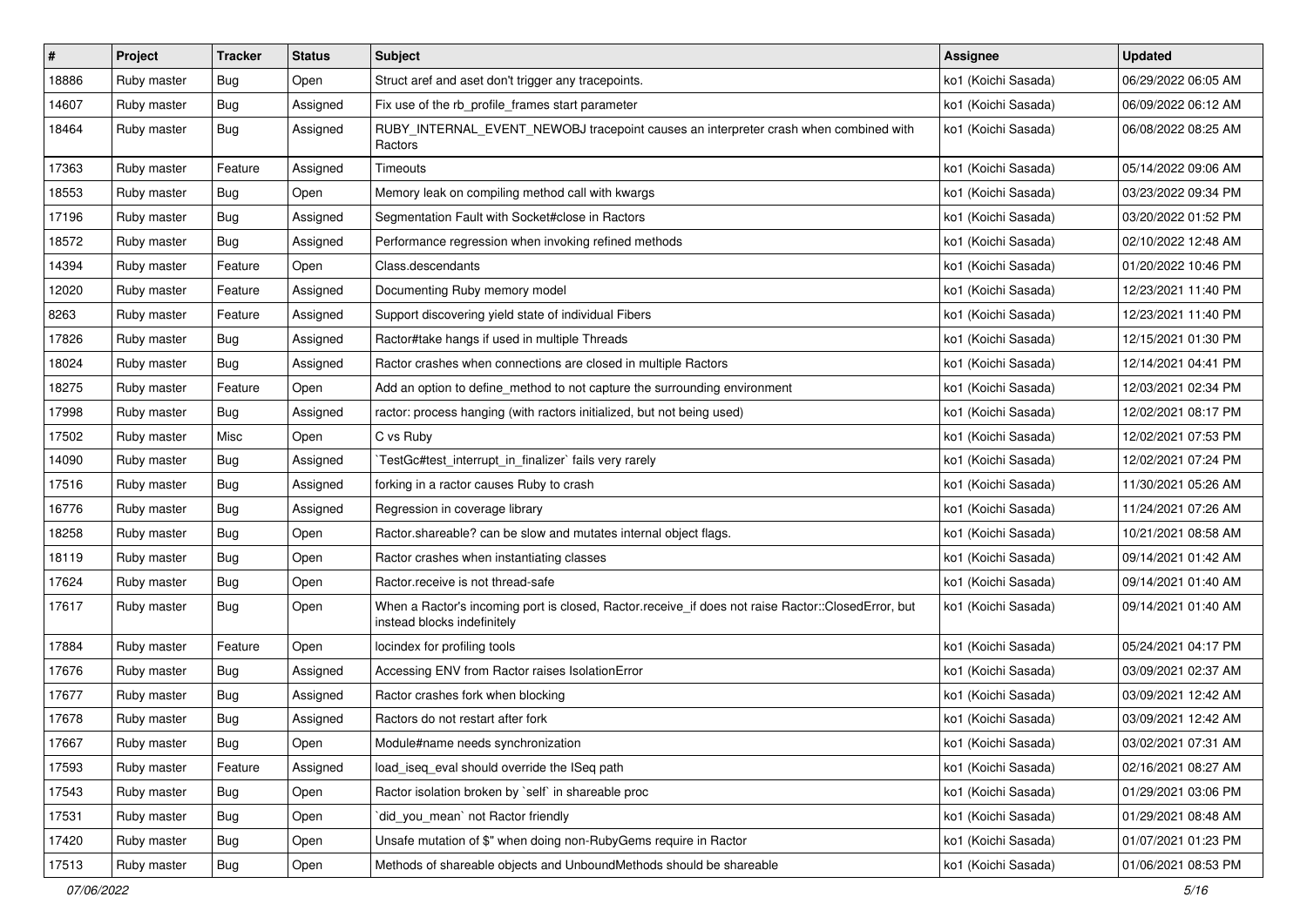| $\pmb{\#}$ | Project     | <b>Tracker</b> | <b>Status</b> | <b>Subject</b>                                                                                                            | <b>Assignee</b>     | <b>Updated</b>      |
|------------|-------------|----------------|---------------|---------------------------------------------------------------------------------------------------------------------------|---------------------|---------------------|
| 15499      | Ruby master | <b>Bug</b>     | Assigned      | Breaking behavior on ruby 2.6: rb_thread_call_without_gvl doesn't invoke unblock_function when<br>used on the main thread | ko1 (Koichi Sasada) | 01/05/2021 02:24 AM |
| 17393      | Ruby master | Feature        | Open          | 'Ractor::Moved#inspect'                                                                                                   | ko1 (Koichi Sasada) | 12/21/2020 05:47 PM |
| 17414      | Ruby master | Feature        | Open          | Ractor should allow access to shareable attributes for Modules/Classes                                                    | ko1 (Koichi Sasada) | 12/21/2020 03:56 PM |
| 17404      | Ruby master | Feature        | Open          | Ractor `move:` API to allow shareability check                                                                            | ko1 (Koichi Sasada) | 12/18/2020 09:17 PM |
| 10238      | Ruby master | Feature        | Open          | todo: remove dependency on malloc_usable_size                                                                             | ko1 (Koichi Sasada) | 12/10/2020 09:20 AM |
| 14492      | Ruby master | Feature        | Open          | iseq loading + caching should be in core                                                                                  | ko1 (Koichi Sasada) | 12/10/2020 08:53 AM |
| 17359      | Ruby master | Bug            | Open          | Ractor copy mode is not Ractor-safe                                                                                       | ko1 (Koichi Sasada) | 12/02/2020 05:42 PM |
| 11808      | Ruby master | <b>Bug</b>     | Open          | Different behavior between Enumerable#grep and Array#grep                                                                 | ko1 (Koichi Sasada) | 10/26/2020 04:36 AM |
| 16819      | Ruby master | Bug            | Assigned      | Line reporting off by one when reporting line of a hash?                                                                  | ko1 (Koichi Sasada) | 06/16/2020 05:57 PM |
| 16124      | Ruby master | Misc           | Assigned      | Let the transient heap belong to objspace                                                                                 | ko1 (Koichi Sasada) | 11/18/2019 08:48 AM |
| 15778      | Ruby master | Feature        | Open          | Expose an API to pry-open the stack frames in Ruby                                                                        | ko1 (Koichi Sasada) | 08/29/2019 06:24 AM |
| 15939      | Ruby master | Feature        | Assigned      | Dump symbols reference to their fstr in ObjectSpace.dump()                                                                | ko1 (Koichi Sasada) | 08/08/2019 09:38 PM |
| 16027      | Ruby master | Feature        | Assigned      | Update Ruby's dtrace / USDT API to match what is exposed via the TracePoint API                                           | ko1 (Koichi Sasada) | 08/03/2019 02:41 AM |
| 8444       | Ruby master | Bug            | Open          | Regexp vars $\frac{6}{5}$ and friends are not thread local                                                                | ko1 (Koichi Sasada) | 07/30/2019 07:38 AM |
| 15802      | Ruby master | Misc           | Open          | Reduce the minimum string buffer size from 127 to 63 bytes                                                                | ko1 (Koichi Sasada) | 07/30/2019 04:04 AM |
| 15878      | Ruby master | Feature        | Assigned      | Make exit faster by not running GC                                                                                        | ko1 (Koichi Sasada) | 07/29/2019 07:48 AM |
| 15854      | Ruby master | Feature        | Open          | Tracing instance variable assignment                                                                                      | ko1 (Koichi Sasada) | 07/29/2019 07:13 AM |
| 11174      | Ruby master | Bug            | Open          | threads memory leak                                                                                                       | ko1 (Koichi Sasada) | 06/17/2019 03:17 PM |
| 13821      | Ruby master | Feature        | Assigned      | Allow fibers to be resumed across threads                                                                                 | ko1 (Koichi Sasada) | 02/15/2019 10:09 AM |
| 14813      | Ruby master | Feature        | Open          | [PATCH] gc.c: make gc_enter+gc_exit pairs dtrace probes, too                                                              | ko1 (Koichi Sasada) | 12/17/2018 07:42 AM |
| 15315      | Ruby master | Bug            | Open          | ec_switch can still lose interrupts                                                                                       | ko1 (Koichi Sasada) | 11/20/2018 09:32 AM |
| 15263      | Ruby master | <b>Bug</b>     | Open          | [PATCH] vm_trace.c (postponed_job_register): only hit main thread                                                         | ko1 (Koichi Sasada) | 10/27/2018 11:35 PM |
| 14859      | Ruby master | Feature        | Open          | [PATCH] implement Timeout in VM                                                                                           | ko1 (Koichi Sasada) | 07/22/2018 07:42 AM |
| 14727      | Ruby master | Bug            | Assigned      | TestQueue#test_queue_with_trap always timeout on Windows10                                                                | ko1 (Koichi Sasada) | 05/01/2018 02:59 AM |
| 10423      | Ruby master | Feature        | Open          | [PATCH] opt_str_lit*: avoid literal string allocations                                                                    | ko1 (Koichi Sasada) | 01/05/2018 09:01 PM |
| 7976       | Ruby master | <b>Bug</b>     | Assigned      | TracePoint call is at call point, not call site                                                                           | ko1 (Koichi Sasada) | 01/05/2018 09:00 PM |
| 2294       | Ruby master | Feature        | Assigned      | [PATCH] ruby_bind_stack() to embed Ruby in coroutine                                                                      | ko1 (Koichi Sasada) | 01/05/2018 09:00 PM |
| 8576       | Ruby master | Feature        | Assigned      | Add optimized method type for constant value methods                                                                      | ko1 (Koichi Sasada) | 12/25/2017 06:15 PM |
| 6695       | Ruby master | Feature        | Assigned      | Configuration for Thread/Fiber creation                                                                                   | ko1 (Koichi Sasada) | 12/25/2017 06:15 PM |
| 6694       | Ruby master | Feature        | Assigned      | Thread.new without block.                                                                                                 | ko1 (Koichi Sasada) | 12/25/2017 06:15 PM |
| 4040       | Ruby master | <b>Bug</b>     | Assigned      | SystemStackError with Hash[*a] for Large _a_                                                                              | ko1 (Koichi Sasada) | 12/25/2017 06:14 PM |
| 3731       | Ruby master | Feature        | Assigned      | Easier Embedding API for Ruby                                                                                             | ko1 (Koichi Sasada) | 12/25/2017 06:14 PM |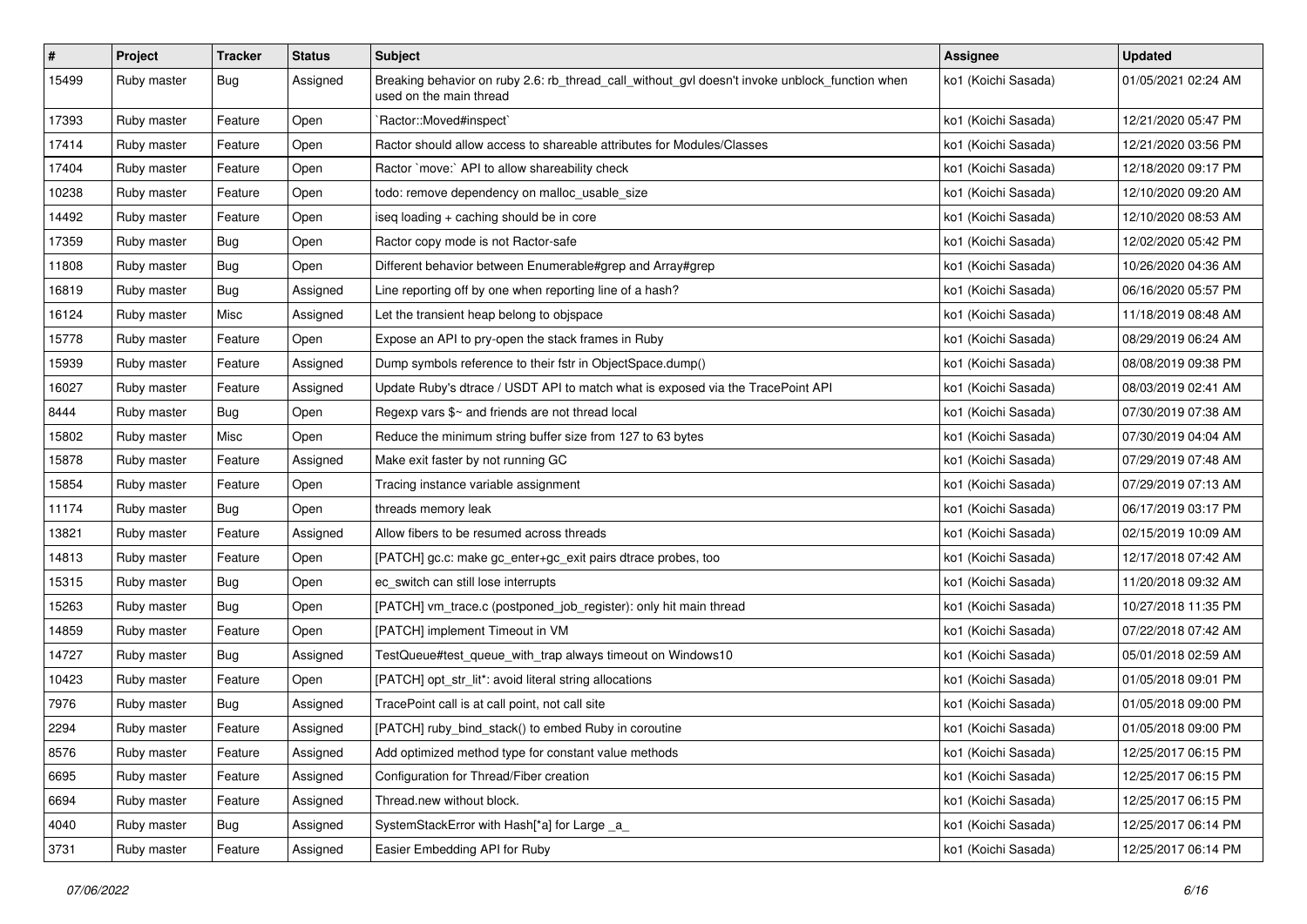| $\vert$ # | Project     | <b>Tracker</b> | <b>Status</b> | <b>Subject</b>                                                                                | <b>Assignee</b>                     | <b>Updated</b>      |
|-----------|-------------|----------------|---------------|-----------------------------------------------------------------------------------------------|-------------------------------------|---------------------|
| 13512     | Ruby master | Feature        | Open          | <b>System Threads</b>                                                                         | ko1 (Koichi Sasada)                 | 07/14/2017 07:08 AM |
| 13252     | Ruby master | Feature        | Assigned      | C API for creating strings without copying                                                    | ko1 (Koichi Sasada)                 | 04/17/2017 07:22 AM |
| 13388     | Ruby master | Feature        | Assigned      | gc.c: Add GC.get_parameters and .set_parameters                                               | ko1 (Koichi Sasada)                 | 03/30/2017 10:52 AM |
| 8960      | Ruby master | Feature        | Assigned      | Add Exception#backtrace_locations                                                             | ko1 (Koichi Sasada)                 | 11/25/2016 02:15 PM |
| 10932     | Ruby master | Feature        | Open          | Enabling allocation tracing as early as possible                                              | ko1 (Koichi Sasada)                 | 06/13/2015 07:54 AM |
| 10009     | Ruby master | <b>Bug</b>     | Open          | IO operation is 10x slower in multi-thread environment                                        | ko1 (Koichi Sasada)                 | 05/21/2015 07:19 AM |
| 9755      | Ruby master | Feature        | Assigned      | Thread::Backtrace::Location#defined class                                                     | ko1 (Koichi Sasada)                 | 04/18/2014 09:22 AM |
| 13697     | Ruby master | Feature        | Open          | [PATCH]: futex based thread primitives                                                        | kosaki (Motohiro KOSAKI)            | 01/28/2018 11:41 PM |
| 7086      | Ruby master | Feature        | Assigned      | ConditionVariable#wait has meaningless return value                                           | kosaki (Motohiro KOSAKI)            | 12/25/2017 06:15 PM |
| 4464      | Ruby master | Feature        | Assigned      | [PATCH] add Fcntl::Flock object for easier use of POSIX file locks                            | kosaki (Motohiro KOSAKI)            | 12/25/2017 06:14 PM |
| 11269     | Ruby master | Bug            | Assigned      | ruby_init_setproctitle() should be called before require_libraries()                          | kosaki (Motohiro KOSAKI)            | 06/17/2015 03:01 AM |
| 18034     | Ruby master | <b>Bug</b>     | Assigned      | Segmentation fault fiddle with `--enable-bundled-libffi` and macOS                            | kou (Kouhei Sutou)                  | 11/30/2021 07:39 AM |
| 17478     | Ruby master | Bug            | Assigned      | Ruby3.0 is slower than Ruby2.7.2 when parsing a large CSV file                                | kou (Kouhei Sutou)                  | 11/24/2021 05:12 AM |
| 8782      | Ruby master | Bug            | Assigned      | Don't set rl_getc_function on editline                                                        | kouji (Kouji Takao)                 | 01/05/2018 09:00 PM |
| 7859      | Ruby master | Bug            | Assigned      | Readline: Incorrect arrow key behavior in vi_editing_mode insert mode with Readline 6.2       | kouji (Kouji Takao)                 | 12/25/2017 06:15 PM |
| 18773     | Ruby master | Feature        | Assigned      | deconstruct to receive a range                                                                | ktsj (Kazuki Tsujimoto)             | 07/04/2022 05:38 PM |
| 18408     | Ruby master | Feature        | Assigned      | Allow pattern match to set instance variables                                                 | ktsj (Kazuki Tsujimoto)             | 01/26/2022 07:07 PM |
| 17355     | Ruby master | Feature        | Assigned      | Using same set of names in or-patterns (pattern matching with $Foo(x)   Bar(x)$ )             | ktsj (Kazuki Tsujimoto)             | 09/13/2021 09:11 AM |
| 15881     | Ruby master | Feature        | Open          | Optimize deconstruct in pattern matching                                                      | ktsj (Kazuki Tsujimoto)             | 12/25/2019 04:28 AM |
| 15918     | Ruby master | Feature        | Open          | Pattern matching for Set                                                                      | ktsj (Kazuki Tsujimoto)             | 07/29/2019 08:12 AM |
| 18564     | Ruby master | Feature        | Open          | Add Exception#detailed message                                                                | mame (Yusuke Endoh)                 | 02/01/2022 08:06 PM |
| 18194     | Ruby master | Feature        | Open          | No easy way to format exception messages per thread/fiber scheduler context.                  | mame (Yusuke Endoh)                 | 09/29/2021 10:10 AM |
| 14244     | Ruby master | Feature        | Open          | Better error messages for scripts with non-matching end statements                            | mame (Yusuke Endoh)                 | 11/29/2018 08:57 AM |
| 4247      | Ruby master | Feature        | Assigned      | New features for Array#sample, Array#choice                                                   | mame (Yusuke Endoh)                 | 12/25/2017 06:14 PM |
| 15815     | Ruby master | Feature        | Open          | Add option to raise NoMethodError for OpenStruct                                              | marcandre (Marc-Andre<br>Lafortune) | 09/28/2020 02:11 AM |
| 9347      | Ruby master | Feature        | Open          | Accept non callable argument to detect                                                        | marcandre (Marc-Andre<br>Lafortune) | 01/05/2018 09:00 PM |
| 12676     | Ruby master | Feature        | Assigned      | Significant performance increase, and code conciseness, for prime_division method in prime.rb | marcandre (Marc-Andre<br>Lafortune) | 11/18/2016 03:46 PM |
| 8223      | Ruby master | Feature        | Open          | Make Matrix more omnivorous.                                                                  | marcandre (Marc-Andre<br>Lafortune) | 04/09/2013 03:42 AM |
| 15330     | Ruby master | Feature        | Open          | autoload relative                                                                             | matz (Yukihiro Matsumoto)           | 06/19/2022 11:25 PM |
| 18159     | Ruby master | Feature        | Open          | Integrate functionality of dead_end gem into Ruby                                             | matz (Yukihiro Matsumoto)           | 06/17/2022 02:06 PM |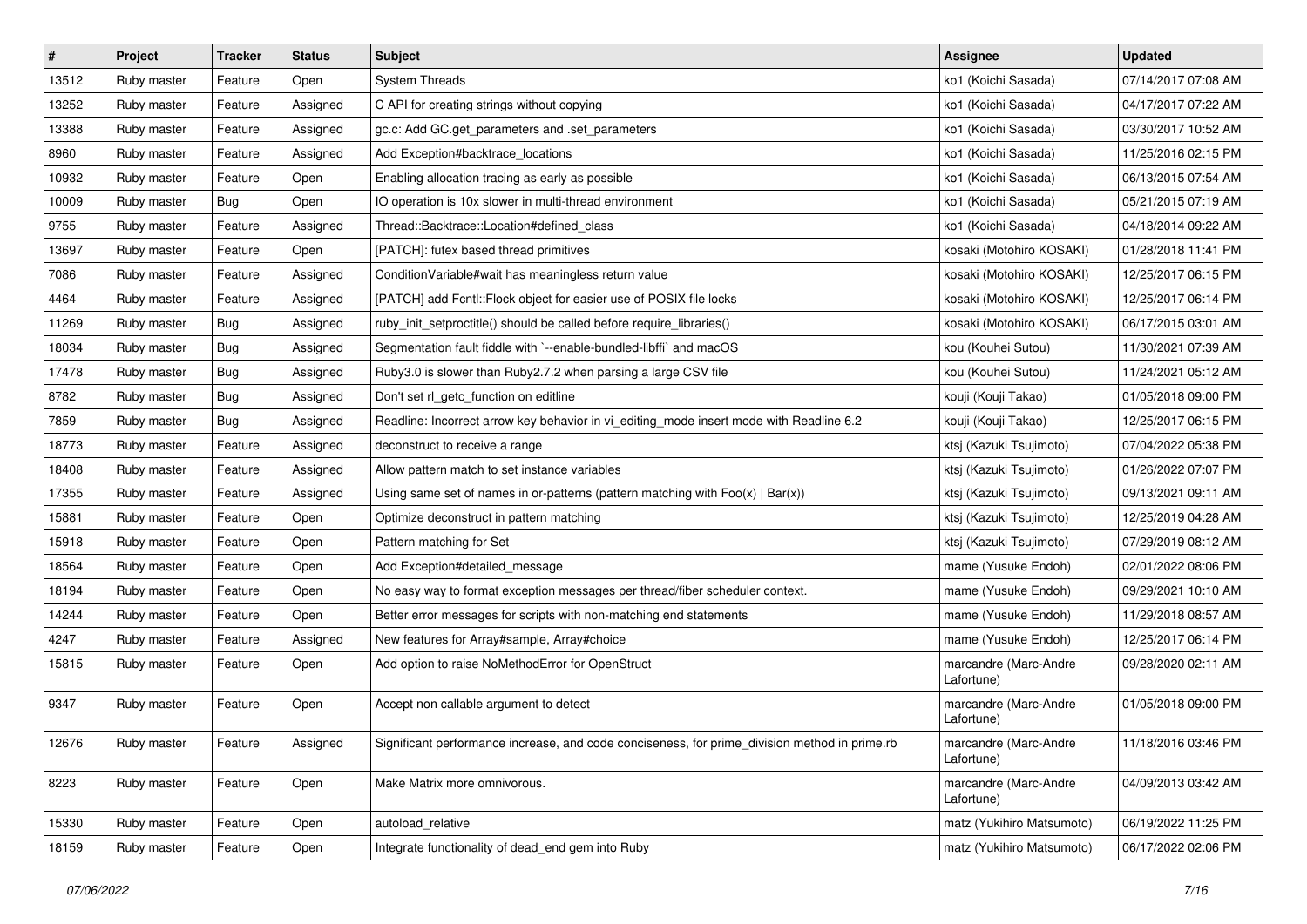| $\sharp$ | Project     | <b>Tracker</b> | <b>Status</b> | <b>Subject</b>                                                                                                   | <b>Assignee</b>           | <b>Updated</b>      |
|----------|-------------|----------------|---------------|------------------------------------------------------------------------------------------------------------------|---------------------------|---------------------|
| 16495    | Ruby master | Feature        | Open          | Inconsistent quotes in error messages                                                                            | matz (Yukihiro Matsumoto) | 06/15/2022 04:21 PM |
| 17849    | Ruby master | Feature        | Open          | Fix Timeout timeout so that it can be used in threaded Web servers                                               | matz (Yukihiro Matsumoto) | 04/10/2022 06:26 AM |
| 16986    | Ruby master | Feature        | Open          | Anonymous Struct literal                                                                                         | matz (Yukihiro Matsumoto) | 01/15/2022 04:57 PM |
| 14982    | Ruby master | Feature        | Open          | Improve namespace system in ruby to avoiding top-level names chaos                                               | matz (Yukihiro Matsumoto) | 12/31/2021 05:39 PM |
| 12019    | Ruby master | Feature        | Open          | Better low-level support for writing concurrent libraries                                                        | matz (Yukihiro Matsumoto) | 12/23/2021 11:43 PM |
| 11627    | Ruby master | Feature        | Open          | make 'nonzero' an alias of 'nonzero?'                                                                            | matz (Yukihiro Matsumoto) | 12/23/2021 11:43 PM |
| 9023     | Ruby master | Feature        | Assigned      | Array#tail                                                                                                       | matz (Yukihiro Matsumoto) | 12/23/2021 11:40 PM |
| 8271     | Ruby master | Feature        | Assigned      | Proposal for moving to a more visible, formal process for feature requests                                       | matz (Yukihiro Matsumoto) | 12/23/2021 11:40 PM |
| 6308     | Ruby master | Feature        | Assigned      | Eliminate delegation from WeakRef                                                                                | matz (Yukihiro Matsumoto) | 12/23/2021 11:40 PM |
| 17785    | Ruby master | Feature        | Open          | Allow named parameters to be keywords                                                                            | matz (Yukihiro Matsumoto) | 12/17/2021 06:10 PM |
| 15192    | Ruby master | Feature        | Open          | Introduce a new "shortcut assigning" syntax to convenient setup instance variables                               | matz (Yukihiro Matsumoto) | 12/14/2021 06:42 PM |
| 10549    | Ruby master | Feature        | Open          | Deprecate each_with_index and each_with_object in favor of with_index and with_object                            | matz (Yukihiro Matsumoto) | 07/27/2021 11:09 AM |
| 10287    | Ruby master | Feature        | Open          | rename COLON3 to COLON2_HEAD.                                                                                    | matz (Yukihiro Matsumoto) | 07/27/2021 09:34 AM |
| 13129    | Ruby master | Feature        | Assigned      | Refinements cannot refine method_missing and respond_to_missing?                                                 | matz (Yukihiro Matsumoto) | 07/03/2021 10:45 PM |
| 17830    | Ruby master | Feature        | Open          | Add Integer#previous and Integer#prev                                                                            | matz (Yukihiro Matsumoto) | 04/27/2021 11:35 PM |
| 12543    | Ruby master | Feature        | Assigned      | explicit tail call syntax: foo() then return                                                                     | matz (Yukihiro Matsumoto) | 04/18/2021 03:02 PM |
| 17184    | Ruby master | Feature        | Open          | No stdlib function to perform simple string replacement                                                          | matz (Yukihiro Matsumoto) | 02/23/2021 09:27 PM |
| 11882    | Ruby master | Feature        | Open          | Map or NamedMap                                                                                                  | matz (Yukihiro Matsumoto) | 01/17/2021 01:31 PM |
| 17291    | Ruby master | Feature        | Assigned      | Optimize __send__ call                                                                                           | matz (Yukihiro Matsumoto) | 01/12/2021 05:47 AM |
| 8948     | Ruby master | Feature        | Assigned      | Frozen regex                                                                                                     | matz (Yukihiro Matsumoto) | 12/20/2020 07:15 PM |
| 6810     | Ruby master | Feature        | Assigned      | module A::B; end` is not equivalent to `module A; module B; end; end` with respect to constant<br>lookup (scope) | matz (Yukihiro Matsumoto) | 12/10/2020 09:22 AM |
| 16461    | Ruby master | Feature        | Assigned      | Proc#using                                                                                                       | matz (Yukihiro Matsumoto) | 12/10/2020 09:10 AM |
| 6869     | Ruby master | Feature        | Open          | Do not treat `_` parameter exceptionally                                                                         | matz (Yukihiro Matsumoto) | 12/10/2020 08:58 AM |
| 10489    | Ruby master | Feature        | Open          | Add inherit method for clearer and multiple inheritance                                                          | matz (Yukihiro Matsumoto) | 12/10/2020 08:53 AM |
| 8229     | Ruby master | Feature        | Open          | extend Hash.include?                                                                                             | matz (Yukihiro Matsumoto) | 12/10/2020 08:53 AM |
| 7748     | Ruby master | Feature        | Open          | Contextual send                                                                                                  | matz (Yukihiro Matsumoto) | 12/10/2020 08:53 AM |
| 6841     | Ruby master | Feature        | Assigned      | Shorthand for Assigning Return Value of Method to Self                                                           | matz (Yukihiro Matsumoto) | 12/10/2020 08:53 AM |
| 6594     | Ruby master | Feature        | Assigned      | <b>Integrated Functor</b>                                                                                        | matz (Yukihiro Matsumoto) | 12/10/2020 08:53 AM |
| 6452     | Ruby master | Feature        | Assigned      | Allow extend to override class methods                                                                           | matz (Yukihiro Matsumoto) | 12/10/2020 08:53 AM |
| 5825     | Ruby master | Feature        | Assigned      | Sweet instance var assignment in the object initializer                                                          | matz (Yukihiro Matsumoto) | 12/10/2020 08:53 AM |
| 8164     | Ruby master | Feature        | Assigned      | Public/Private                                                                                                   | matz (Yukihiro Matsumoto) | 12/10/2020 08:50 AM |
| 7644     | Ruby master | Feature        | Assigned      | In refinements, change "using" keyword to a less generic word.                                                   | matz (Yukihiro Matsumoto) | 12/10/2020 08:49 AM |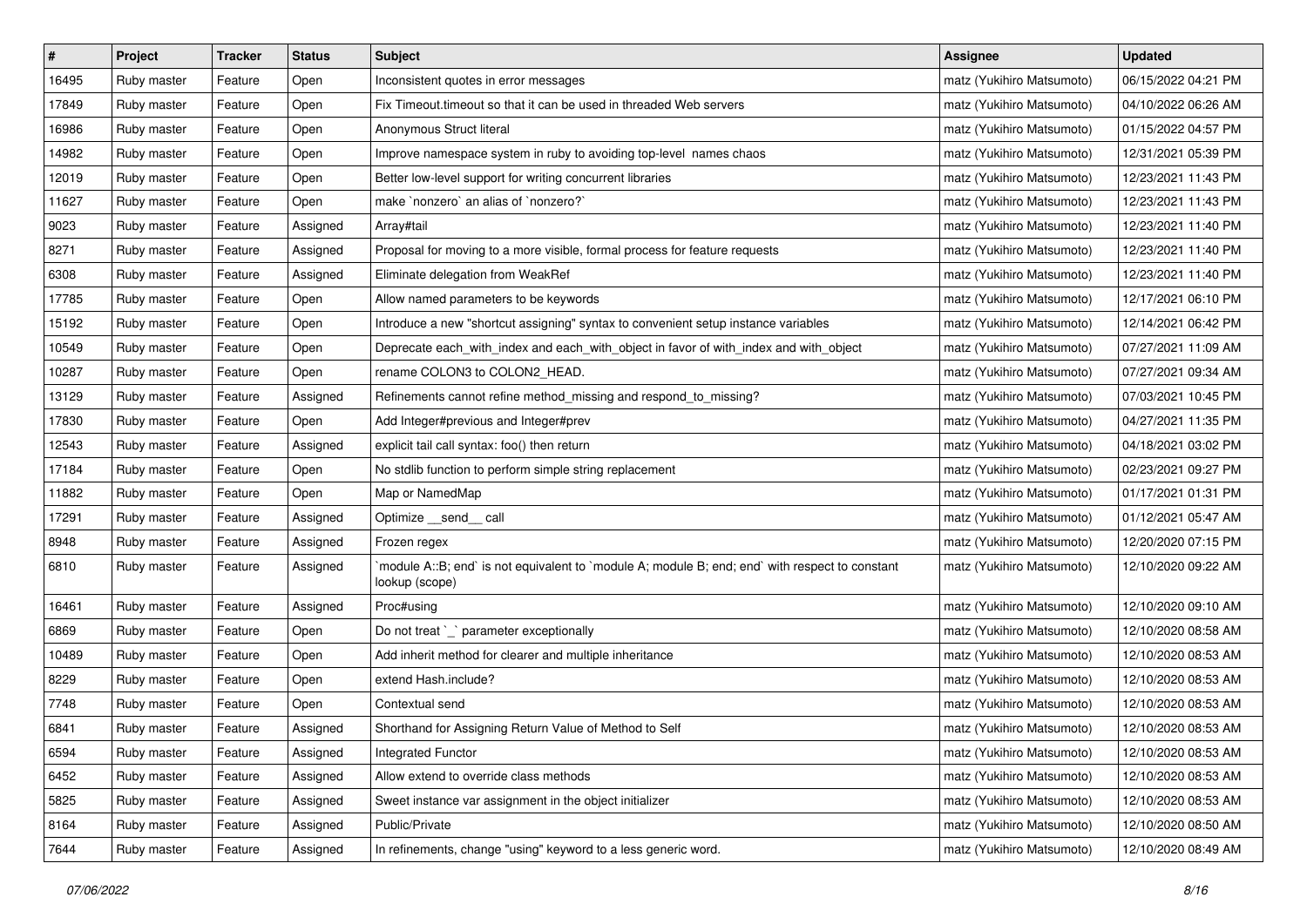| $\pmb{\#}$ | Project     | <b>Tracker</b> | <b>Status</b> | <b>Subject</b>                                                                     | <b>Assignee</b>           | <b>Updated</b>      |
|------------|-------------|----------------|---------------|------------------------------------------------------------------------------------|---------------------------|---------------------|
| 7546       | Ruby master | Feature        | Open          | Change behavior of `Array#slice` for an argument of `Range` class                  | matz (Yukihiro Matsumoto) | 12/10/2020 08:49 AM |
| 5456       | Ruby master | Feature        | Assigned      | kernel#syscall() should be removed.                                                | matz (Yukihiro Matsumoto) | 12/10/2020 08:46 AM |
| 17288      | Ruby master | Feature        | Open          | Optimize _send_ call with a literal method name                                    | matz (Yukihiro Matsumoto) | 10/30/2020 12:17 AM |
| 17279      | Ruby master | Feature        | Open          | Allow a negative step in Range#step with a block                                   | matz (Yukihiro Matsumoto) | 10/22/2020 02:23 AM |
| 16992      | Ruby master | Feature        | Open          | Sets: officially ordered                                                           | matz (Yukihiro Matsumoto) | 09/03/2020 02:08 PM |
| 6309       | Ruby master | Feature        | Assigned      | Add a reference queue for weak references                                          | matz (Yukihiro Matsumoto) | 08/23/2020 09:07 PM |
| 6596       | Ruby master | Feature        | Assigned      | New method `Array#indexes`                                                         | matz (Yukihiro Matsumoto) | 07/29/2020 01:41 AM |
| 15277      | Ruby master | Feature        | Open          | at exec                                                                            | matz (Yukihiro Matsumoto) | 05/25/2020 01:09 AM |
| 16894      | Ruby master | Feature        | Open          | Integer division for Ruby 3                                                        | matz (Yukihiro Matsumoto) | 05/18/2020 03:41 PM |
| 11816      | Ruby master | Feature        | Assigned      | Partial safe navigation operator                                                   | matz (Yukihiro Matsumoto) | 04/14/2020 08:02 AM |
| 16630      | Ruby master | Misc           | Assigned      | Deprecate pub/ruby/*snapshot* and use pub/ruby/snapshot/* instead                  | matz (Yukihiro Matsumoto) | 02/27/2020 09:52 AM |
| 14609      | Ruby master | Feature        | Open          | Let `Kernel#p` without an argument print the receiver                              | matz (Yukihiro Matsumoto) | 02/08/2020 08:43 PM |
| 5781       | Ruby master | Feature        | Assigned      | Query attributes (attribute methods ending in `?` mark)                            | matz (Yukihiro Matsumoto) | 01/10/2020 06:34 AM |
| 8804       | Ruby master | Feature        | Open          | ONCE syntax                                                                        | matz (Yukihiro Matsumoto) | 01/04/2020 08:26 PM |
| 4539       | Ruby master | Feature        | Assigned      | Array#zip_with                                                                     | matz (Yukihiro Matsumoto) | 11/28/2019 08:23 AM |
| 15991      | Ruby master | Feature        | Open          | Allow questionmarks in variable names                                              | matz (Yukihiro Matsumoto) | 07/30/2019 03:57 AM |
| 7702       | Ruby master | Feature        | Open          | Remove Proc#binding                                                                | matz (Yukihiro Matsumoto) | 07/15/2019 07:39 PM |
| 9123       | Ruby master | Feature        | Open          | Make Numeric#nonzero? behavior consistent with Numeric#zero?                       | matz (Yukihiro Matsumoto) | 06/11/2019 12:55 PM |
| 15837      | Ruby master | Feature        | Open          | Module#name_components                                                             | matz (Yukihiro Matsumoto) | 05/08/2019 10:29 AM |
| 15764      | Ruby master | Bug            | Open          | Whitespace and control characters should not be permitted in tokens                | matz (Yukihiro Matsumoto) | 04/22/2019 07:48 AM |
| 15445      | Ruby master | Feature        | Open          | Reject '.123' in Float() method                                                    | matz (Yukihiro Matsumoto) | 01/10/2019 07:59 AM |
| 14397      | Ruby master | Feature        | Assigned      | public, protected and private should return their arguments instead of self        | matz (Yukihiro Matsumoto) | 12/10/2018 07:08 AM |
| 15112      | Ruby master | Feature        | Open          | Introducing the short form of `STDERR.puts expr.inspect`.                          | matz (Yukihiro Matsumoto) | 10/12/2018 02:02 AM |
| 5945       | Ruby master | Feature        | Assigned      | Add the ability to mark a at_exit as process-local.                                | matz (Yukihiro Matsumoto) | 10/10/2018 08:29 AM |
| 14927      | Ruby master | Feature        | Open          | Loading multiple files at once                                                     | matz (Yukihiro Matsumoto) | 09/18/2018 12:38 AM |
| 12306      | Ruby master | Feature        | Open          | Implement String #blank? #present? and improve #strip and family to handle unicode | matz (Yukihiro Matsumoto) | 07/22/2018 10:55 PM |
| 7580       | Ruby master | Feature        | Assigned      | Range translation                                                                  | matz (Yukihiro Matsumoto) | 06/11/2018 09:51 AM |
| 14546      | Ruby master | Feature        | Open          | Hash#delete!                                                                       | matz (Yukihiro Matsumoto) | 05/30/2018 08:24 PM |
| 14724      | Ruby master | Feature        | Open          | chains of inequalities                                                             | matz (Yukihiro Matsumoto) | 05/19/2018 01:06 AM |
| 14760      | Ruby master | Misc           | Open          | cross-thread IO#close semantics                                                    | matz (Yukihiro Matsumoto) | 05/17/2018 08:21 AM |
| 5007       | Ruby master | Feature        | Assigned      | Proc#call_under: Unifying instance_eval and instance_exec                          | matz (Yukihiro Matsumoto) | 04/19/2018 07:57 AM |
| 4824       | Ruby master | Feature        | Assigned      | Provide method Kernel#executed?                                                    | matz (Yukihiro Matsumoto) | 03/05/2018 04:57 AM |
| 5129       | Ruby master | Feature        | Assigned      | Create a core class "FileArray" and make "ARGF" its instance                       | matz (Yukihiro Matsumoto) | 01/23/2018 02:02 PM |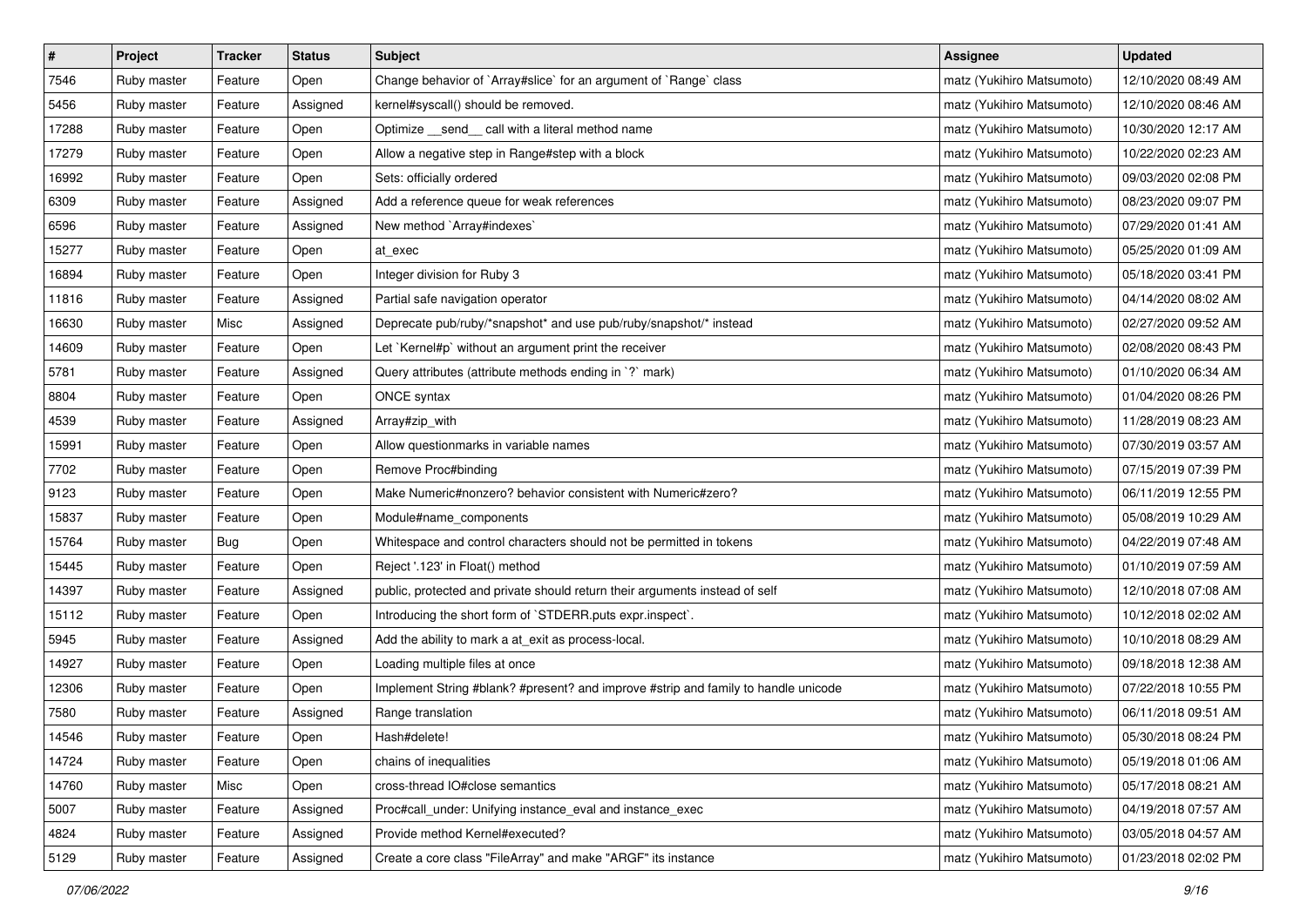| $\vert$ # | Project     | <b>Tracker</b> | <b>Status</b> | <b>Subject</b>                                                                             | Assignee                  | <b>Updated</b>      |
|-----------|-------------|----------------|---------------|--------------------------------------------------------------------------------------------|---------------------------|---------------------|
| 10498     | Ruby master | Feature        | Open          | Make `loop` yield a counter                                                                | matz (Yukihiro Matsumoto) | 01/05/2018 09:01 PM |
| 8678      | Ruby master | Feature        | Assigned      | Allow invalid string to work with regexp                                                   | matz (Yukihiro Matsumoto) | 01/05/2018 09:00 PM |
| 9614      | Ruby master | Feature        | Open          | ordering of non-Hash items which use st_ internally                                        | matz (Yukihiro Matsumoto) | 01/05/2018 09:00 PM |
| 9043      | Ruby master | Feature        | Open          | Add String#f method as shortcut for #freeze                                                | matz (Yukihiro Matsumoto) | 01/05/2018 09:00 PM |
| 8850      | Ruby master | Feature        | Assigned      | Convert Rational to decimal string                                                         | matz (Yukihiro Matsumoto) | 12/25/2017 06:15 PM |
| 8536      | Ruby master | Feature        | Assigned      | Implement is_numeric? family of methods                                                    | matz (Yukihiro Matsumoto) | 12/25/2017 06:15 PM |
| 8061      | Ruby master | Feature        | Open          | 000000000000000                                                                            | matz (Yukihiro Matsumoto) | 12/25/2017 06:15 PM |
| 8042      | Ruby master | Feature        | Assigned      | Add Addrinfo#socket to create a socket that is not connected or bound                      | matz (Yukihiro Matsumoto) | 12/25/2017 06:15 PM |
| 8016      | Ruby master | Feature        | Assigned      | Alias __FILE__ and __LINE__ as methods                                                     | matz (Yukihiro Matsumoto) | 12/25/2017 06:15 PM |
| 7914      | Ruby master | Feature        | Open          | Case for local class methods                                                               | matz (Yukihiro Matsumoto) | 12/25/2017 06:15 PM |
| 7883      | Ruby master | Feature        | Open          | Add Regex#to_proc                                                                          | matz (Yukihiro Matsumoto) | 12/25/2017 06:15 PM |
| 7876      | Ruby master | Feature        | Open          | Add method for accessing Class from within Singleton Class                                 | matz (Yukihiro Matsumoto) | 12/25/2017 06:15 PM |
| 7848      | Ruby master | Feature        | Open          | Restore default state for core ruby objects                                                | matz (Yukihiro Matsumoto) | 12/25/2017 06:15 PM |
| 7795      | Ruby master | Feature        | Open          | Symbol.defined? and/or to_existing_symbol                                                  | matz (Yukihiro Matsumoto) | 12/25/2017 06:15 PM |
| 7739      | Ruby master | Feature        | Assigned      | Define Hash#  as Hash#reverse_merge in Rails                                               | matz (Yukihiro Matsumoto) | 12/25/2017 06:15 PM |
| 7704      | Ruby master | Feature        | Open          | Add a list of enabled (experimental) language features.                                    | matz (Yukihiro Matsumoto) | 12/25/2017 06:15 PM |
| 7657      | Ruby master | Feature        | Open          | Array#& doesn't accept Enumerables                                                         | matz (Yukihiro Matsumoto) | 12/25/2017 06:15 PM |
| 7654      | Ruby master | Feature        | Open          | Add optional code block to IO::readlines                                                   | matz (Yukihiro Matsumoto) | 12/25/2017 06:15 PM |
| 7614      | Ruby master | Feature        | Open          | alias_accessor                                                                             | matz (Yukihiro Matsumoto) | 12/25/2017 06:15 PM |
| 7611      | Ruby master | Feature        | Open          | Focal method for all loads/requires                                                        | matz (Yukihiro Matsumoto) | 12/25/2017 06:15 PM |
| 7604      | Ruby master | Feature        | Open          | Make === comparison operator ability to delegate comparison to an argument                 | matz (Yukihiro Matsumoto) | 12/25/2017 06:15 PM |
| 7548      | Ruby master | Feature        | Open          | Load and Require Callbacks                                                                 | matz (Yukihiro Matsumoto) | 12/25/2017 06:15 PM |
| 7503      | Ruby master | Feature        | Assigned      | make timeout.rb async-interrupt safe by default                                            | matz (Yukihiro Matsumoto) | 12/25/2017 06:15 PM |
| 7444      | Ruby master | Feature        | Open          | Array#product_set                                                                          | matz (Yukihiro Matsumoto) | 12/25/2017 06:15 PM |
| 7436      | Ruby master | Feature        | Assigned      | Allow for a "granularity" flag for backtrace_locations                                     | matz (Yukihiro Matsumoto) | 12/25/2017 06:15 PM |
| 7377      | Ruby master | Feature        | Open          | #indetical? as an alias for #equal?                                                        | matz (Yukihiro Matsumoto) | 12/25/2017 06:15 PM |
| 7349      | Ruby master | Feature        | Assigned      | Struct#inspect needs more meaningful output                                                | matz (Yukihiro Matsumoto) | 12/25/2017 06:15 PM |
| 7149      | Ruby master | Feature        | Open          | Constant magic for everyone.                                                               | matz (Yukihiro Matsumoto) | 12/25/2017 06:15 PM |
| 7132      | Ruby master | Feature        | Assigned      | Alternation between named / ordered method arguments and aliases for method arguments.     | matz (Yukihiro Matsumoto) | 12/25/2017 06:15 PM |
| 7121      | Ruby master | Feature        | Assigned      | Extending the use of `require'                                                             | matz (Yukihiro Matsumoto) | 12/25/2017 06:15 PM |
| 7087      | Ruby master | Feature        | Assigned      | ::ConditionVariable#wait does not work with Monitor because Monitor#sleep does not exist   | matz (Yukihiro Matsumoto) | 12/25/2017 06:15 PM |
| 6817      | Ruby master | Feature        | Open          | Partial application                                                                        | matz (Yukihiro Matsumoto) | 12/25/2017 06:15 PM |
| 6811      | Ruby master | Feature        | Assigned      | File, Dir and FileUtils should have bang-versions of singleton methods that fails silently | matz (Yukihiro Matsumoto) | 12/25/2017 06:15 PM |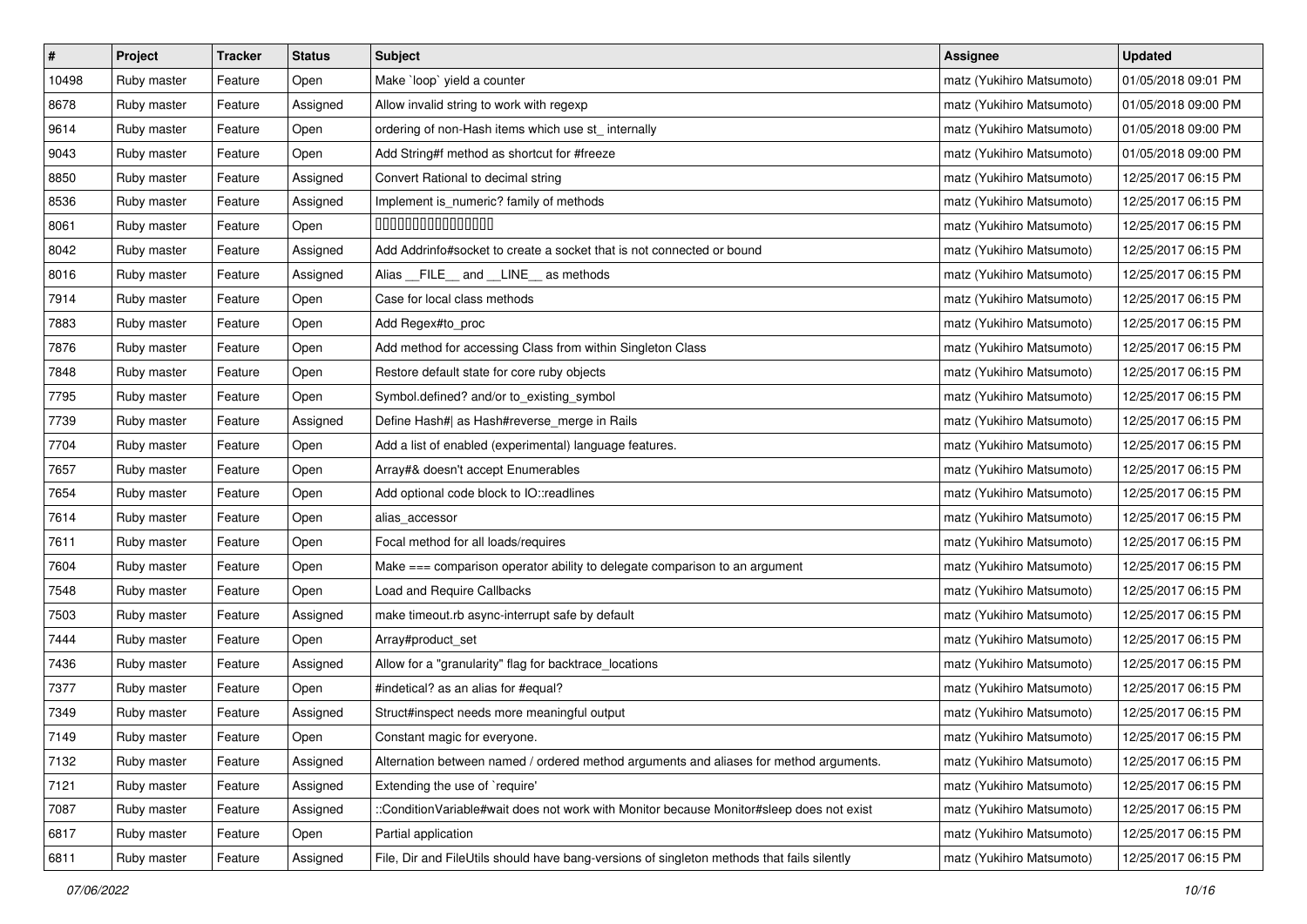| $\pmb{\#}$ | Project     | <b>Tracker</b> | <b>Status</b> | Subject                                                                     | <b>Assignee</b>           | <b>Updated</b>      |
|------------|-------------|----------------|---------------|-----------------------------------------------------------------------------|---------------------------|---------------------|
| 6802       | Ruby master | Feature        | Assigned      | String#scan should have equivalent yielding MatchData                       | matz (Yukihiro Matsumoto) | 12/25/2017 06:15 PM |
| 6671       | Ruby master | Feature        | Assigned      | File.split_all and File.split_root                                          | matz (Yukihiro Matsumoto) | 12/25/2017 06:15 PM |
| 6648       | Ruby master | Feature        | Assigned      | Provide a standard API for retrieving all command-line flags passed to Ruby | matz (Yukihiro Matsumoto) | 12/25/2017 06:15 PM |
| 6641       | Ruby master | Feature        | Open          | Hash.auto constructor                                                       | matz (Yukihiro Matsumoto) | 12/25/2017 06:15 PM |
| 6611       | Ruby master | Feature        | Assigned      | Comments requested on implementation of set_parse_func                      | matz (Yukihiro Matsumoto) | 12/25/2017 06:15 PM |
| 6445       | Ruby master | Feature        | Assigned      | request for default length/position on string index                         | matz (Yukihiro Matsumoto) | 12/25/2017 06:15 PM |
| 6413       | Ruby master | Feature        | Assigned      | Make Dir.entries default to Dir.entries(Dir.pwd)                            | matz (Yukihiro Matsumoto) | 12/25/2017 06:15 PM |
| 6376       | Ruby master | Feature        | Assigned      | Feature lookup and checking if feature is loaded                            | matz (Yukihiro Matsumoto) | 12/25/2017 06:15 PM |
| 6354       | Ruby master | Feature        | Assigned      | Remove escape (break/return/redo/next support) from class/module scope      | matz (Yukihiro Matsumoto) | 12/25/2017 06:15 PM |
| 6337       | Ruby master | Feature        | Assigned      | FileUtils#sync                                                              | matz (Yukihiro Matsumoto) | 12/25/2017 06:15 PM |
| 6317       | Ruby master | Feature        | Assigned      | Range#cover?000000Range00000000000000000000                                 | matz (Yukihiro Matsumoto) | 12/25/2017 06:15 PM |
| 6293       | Ruby master | Feature        | Assigned      | new queue / blocking queues                                                 | matz (Yukihiro Matsumoto) | 12/25/2017 06:15 PM |
| 6277       | Ruby master | Feature        | Assigned      | Hash#convert_key                                                            | matz (Yukihiro Matsumoto) | 12/25/2017 06:15 PM |
| 5970       | Ruby master | Feature        | Assigned      | Add Enumerable#join with same semantics as Array#join                       | matz (Yukihiro Matsumoto) | 12/25/2017 06:15 PM |
| 5749       | Ruby master | Feature        | Assigned      | new method String#match_all needed                                          | matz (Yukihiro Matsumoto) | 12/25/2017 06:15 PM |
| 5741       | Ruby master | Feature        | Assigned      | Secure Erasure of Passwords                                                 | matz (Yukihiro Matsumoto) | 12/25/2017 06:15 PM |
| 5643       | Ruby master | Feature        | Assigned      | require/load options and binding option                                     | matz (Yukihiro Matsumoto) | 12/25/2017 06:15 PM |
| 5582       | Ruby master | Feature        | Assigned      | Allow clone of singleton methods on a BasicObject                           | matz (Yukihiro Matsumoto) | 12/25/2017 06:15 PM |
| 5558       | Ruby master | Feature        | Assigned      | String#% strange arity errors                                               | matz (Yukihiro Matsumoto) | 12/25/2017 06:15 PM |
| 5445       | Ruby master | Feature        | Assigned      | Need RUBYOPT -r before ARGV -r                                              | matz (Yukihiro Matsumoto) | 12/25/2017 06:15 PM |
| 5389       | Ruby master | Feature        | Assigned      | New method Enumerator#iterate                                               | matz (Yukihiro Matsumoto) | 12/25/2017 06:15 PM |
| 5064       | Ruby master | Feature        | Assigned      | HTTP user-agent class                                                       | matz (Yukihiro Matsumoto) | 12/25/2017 06:15 PM |
| 4818       | Ruby master | Feature        | Assigned      | Add method marshalable?                                                     | matz (Yukihiro Matsumoto) | 12/25/2017 06:15 PM |
| 4592       | Ruby master | Feature        | Assigned      | Tempfile0000000                                                             | matz (Yukihiro Matsumoto) | 12/25/2017 06:14 PM |
| 4521       | Ruby master | Feature        | Assigned      | NoMethodError#message may take very long to execute                         | matz (Yukihiro Matsumoto) | 12/25/2017 06:14 PM |
| 4514       | Ruby master | Feature        | Assigned      | #deep_clone and #deep_dup for Objects                                       | matz (Yukihiro Matsumoto) | 12/25/2017 06:14 PM |
| 14128      | Ruby master | Feature        | Open          | Introduce Hash#delete default value                                         | matz (Yukihiro Matsumoto) | 11/25/2017 04:41 PM |
| 12813      | Ruby master | Feature        | Assigned      | Calling chunk_while, slice_after, slice_before, slice_when with no block    | matz (Yukihiro Matsumoto) | 12/06/2016 12:58 PM |
| 9704       | Ruby master | Feature        | Open          | Refinements as files instead of modules                                     | matz (Yukihiro Matsumoto) | 10/11/2016 06:36 PM |
| 6842       | Ruby master | Feature        | Assigned      | Add Optional Arguments to String#strip                                      | matz (Yukihiro Matsumoto) | 08/24/2016 05:50 AM |
| 11735      | Ruby master | Feature        | Open          | Porting String#squish and String#squish! from Ruby on Rails' Active Support | matz (Yukihiro Matsumoto) | 06/24/2016 08:02 AM |
| 7314       | Ruby master | Feature        | Assigned      | Convert Proc to Lambda doesn't work in MRI                                  | matz (Yukihiro Matsumoto) | 05/21/2016 09:15 AM |
| 12244      | Ruby master | Feature        | Open          | Add a way to 'integer - integer % num'                                      | matz (Yukihiro Matsumoto) | 05/17/2016 06:05 AM |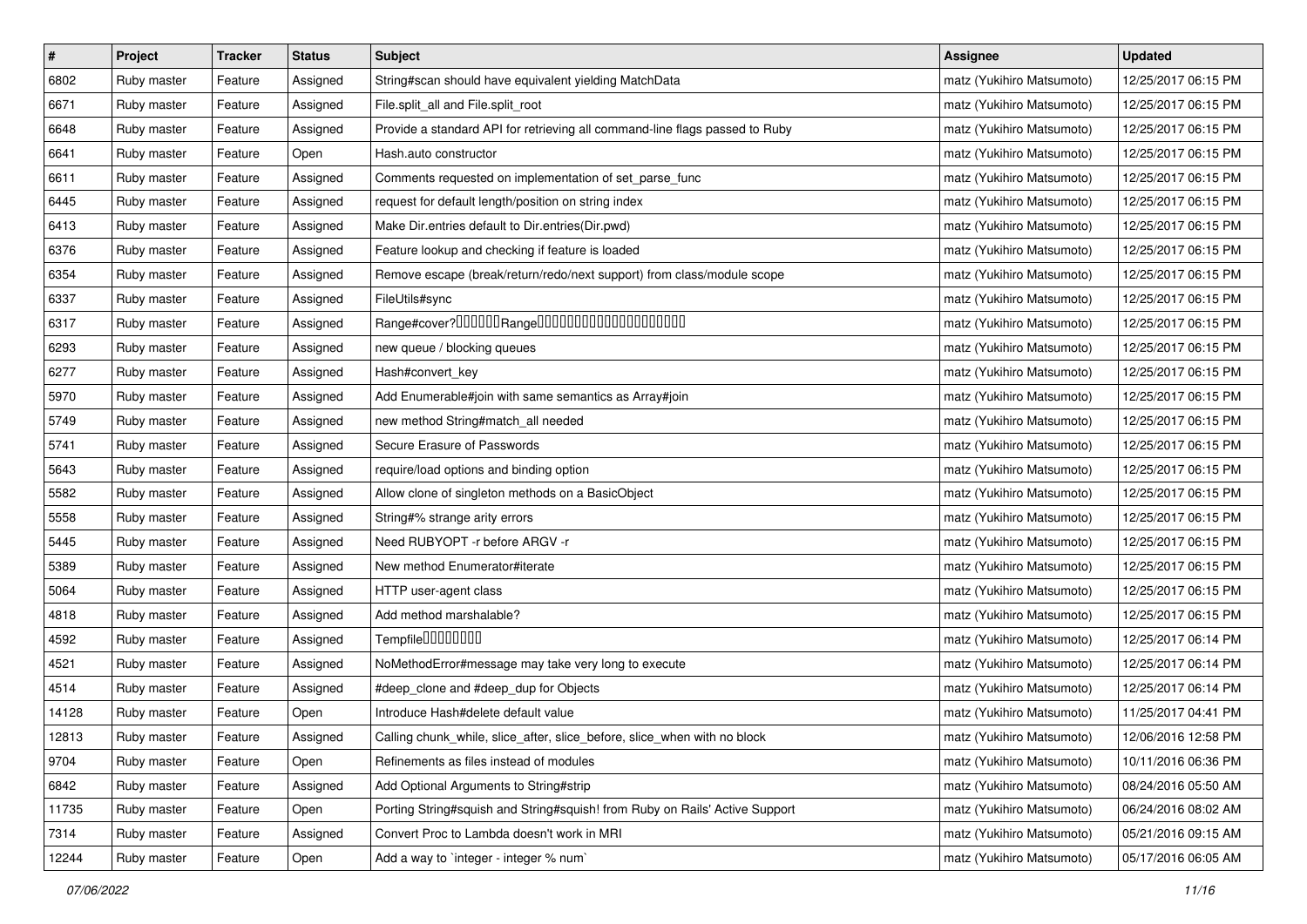| $\sharp$ | Project     | <b>Tracker</b> | <b>Status</b> | Subject                                                                                                                | <b>Assignee</b>                         | <b>Updated</b>      |
|----------|-------------|----------------|---------------|------------------------------------------------------------------------------------------------------------------------|-----------------------------------------|---------------------|
| 11704    | Ruby master | <b>Bug</b>     | Assigned      | Refinements only get "used" once in loop                                                                               | matz (Yukihiro Matsumoto)               | 04/14/2016 02:45 AM |
| 11181    | Ruby master | Feature        | Open          | Add a line directive to Ruby                                                                                           | matz (Yukihiro Matsumoto)               | 01/26/2016 02:04 AM |
| 8839     | Ruby master | Feature        | Assigned      | Class and module should return the class or module that was opened                                                     | matz (Yukihiro Matsumoto)               | 12/28/2015 08:36 AM |
| 10541    | Ruby master | Misc           | Open          | Remove shorthand string interpolation syntax                                                                           | matz (Yukihiro Matsumoto)               | 10/08/2015 05:44 PM |
| 11517    | Ruby master | Feature        | Open          | Queue enhancement - conditional pop                                                                                    | matz (Yukihiro Matsumoto)               | 09/17/2015 09:02 PM |
| 11518    | Ruby master | Feature        | Open          | Queue enhancement - promote! and promote all!                                                                          | matz (Yukihiro Matsumoto)               | 09/17/2015 08:40 PM |
| 11390    | Ruby master | Feature        | Open          | Allow symbols starting with numbers                                                                                    | matz (Yukihiro Matsumoto)               | 08/14/2015 05:23 AM |
| 11307    | Ruby master | Feature        | Open          | exception-free non-blocking Queue#pop                                                                                  | matz (Yukihiro Matsumoto)               | 06/25/2015 11:06 PM |
| 11122    | Ruby master | Feature        | Open          | exception-free non-blocking Queue/SizedQueue operations                                                                | matz (Yukihiro Matsumoto)               | 05/06/2015 08:53 PM |
| 11028    | Ruby master | Feature        | Assigned      | standalone running single file (zipped archives of ruby code) running **without installation** using<br>"gem install " | matz (Yukihiro Matsumoto)               | 04/04/2015 01:44 AM |
| 10481    | Ruby master | Feature        | Assigned      | Add "if" and "unless" clauses to rescue statements                                                                     | matz (Yukihiro Matsumoto)               | 01/18/2015 02:46 PM |
| 10574    | Ruby master | Feature        | Open          | Add String#Ichomp and String.Ichomp!                                                                                   | matz (Yukihiro Matsumoto)               | 12/15/2014 04:34 PM |
| 9816     | Ruby master | Feature        | Assigned      | 00000000000000000000                                                                                                   | matz (Yukihiro Matsumoto)               | 10/28/2014 08:29 AM |
| 10404    | Ruby master | Feature        | Open          | Allow individual finalizers to be removed with ObjectSpace.undefine_finalizer                                          | matz (Yukihiro Matsumoto)               | 10/20/2014 08:14 AM |
| 9768     | Ruby master | Feature        | Assigned      | Method that is visible only within a certain module/class                                                              | matz (Yukihiro Matsumoto)               | 04/25/2014 06:43 AM |
| 9070     | Ruby master | Feature        | Open          | Introduce `---` as synonym of `end` keyword                                                                            | matz (Yukihiro Matsumoto)               | 11/02/2013 03:23 AM |
| 8663     | Ruby master | Feature        | Open          | Officialy alias ArgumentError to ArgError                                                                              | matz (Yukihiro Matsumoto)               | 08/09/2013 07:42 PM |
| 8478     | Ruby master | Feature        | Open          | The hash returned by Enumerable#group_by should have an empty array for its default value                              | matz (Yukihiro Matsumoto)               | 06/04/2013 03:56 PM |
| 8232     | Ruby master | Feature        | Open          | Rudiments of abstract algebra in Ruby                                                                                  | matz (Yukihiro Matsumoto)               | 04/09/2013 01:47 AM |
| 18439    | Ruby master | Feature        | Open          | Support YJIT for VC++                                                                                                  | maximecb (Maxime<br>Chevalier-Boisvert) | 01/10/2022 11:29 PM |
| 18677    | Ruby master | Bug            | Assigned      | BigDecimal#power (**) returns FloatDomainError when passing an infinite parameter                                      | mrkn (Kenta Murata)                     | 04/20/2022 02:04 AM |
| 17339    | Ruby master | Feature        | Assigned      | Semantic grouping with BigDecimal#to_s                                                                                 | mrkn (Kenta Murata)                     | 12/20/2021 12:39 PM |
| 14476    | Ruby master | Feature        | Assigned      | Adding same_all? for checking whether all items in an Array are same                                                   | mrkn (Kenta Murata)                     | 08/28/2020 01:10 PM |
| 16350    | Ruby master | Feature        | Assigned      | ArithmeticSequence#member? can result in infinite loop                                                                 | mrkn (Kenta Murata)                     | 05/29/2020 10:26 PM |
| 5179     | Ruby master | Bug            | Assigned      | Complex#rationalize and to_r with approximate zeros                                                                    | mrkn (Kenta Murata)                     | 01/17/2020 03:00 AM |
| 8295     | Ruby master | Feature        | Assigned      | Float I Rational 0000000000000 BigDecimal 0000000                                                                      | mrkn (Kenta Murata)                     | 12/25/2017 06:15 PM |
| 7321     | Ruby master | Feature        | Assigned      | Newton.#nsolve 00 2 00000000000                                                                                        | mrkn (Kenta Murata)                     | 12/25/2017 06:15 PM |
| 6973     | Ruby master | Feature        | Assigned      | Add an #integral? method to Numeric to test for whole-number values                                                    | mrkn (Kenta Murata)                     | 12/25/2017 06:15 PM |
| 6857     | Ruby master | Feature        | Assigned      | bigdecimal/math BigMath.E/BigMath.exp R. P. Feynman inspired optimization                                              | mrkn (Kenta Murata)                     | 12/25/2017 06:15 PM |
| 5310     | Ruby master | Feature        | Assigned      | Integral objects                                                                                                       | mrkn (Kenta Murata)                     | 12/25/2017 06:15 PM |
| 5133     | Ruby master | Feature        | Assigned      | Array#unzip as an alias of Array#transpose                                                                             | mrkn (Kenta Murata)                     | 12/25/2017 06:15 PM |
| 10782    | Ruby master | Feature        | Assigned      | Patch: Add constants for BigDecimal for ZERO, ONE, TEN                                                                 | mrkn (Kenta Murata)                     | 05/21/2015 08:13 AM |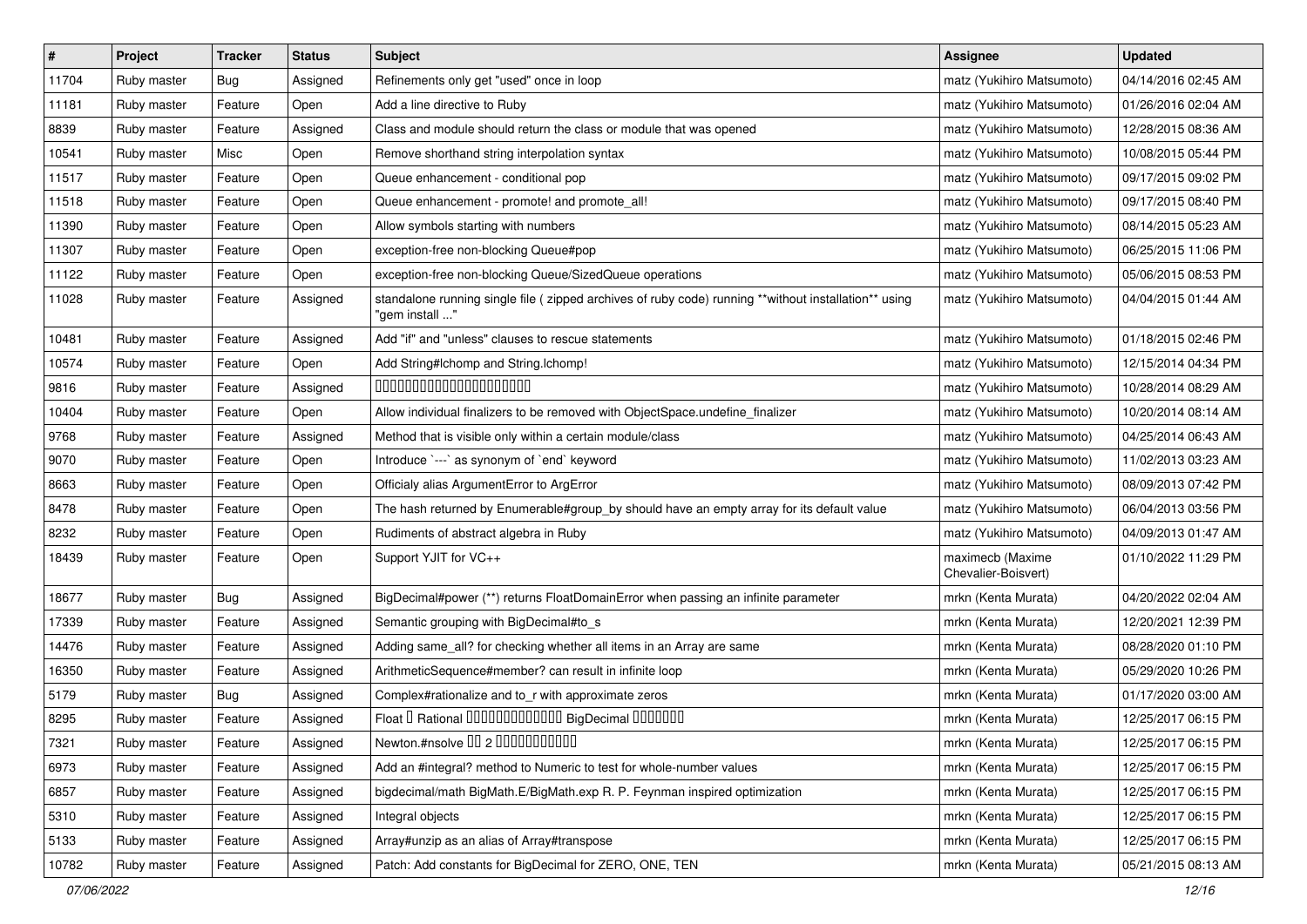| $\vert$ # | Project     | <b>Tracker</b> | <b>Status</b> | Subject                                                                                                                                | Assignee                | <b>Updated</b>      |
|-----------|-------------|----------------|---------------|----------------------------------------------------------------------------------------------------------------------------------------|-------------------------|---------------------|
| 5654      | Ruby master | Feature        | Assigned      | Introduce global lock to avoid concurrent require                                                                                      | nahi (Hiroshi Nakamura) | 12/25/2017 06:15 PM |
| 18371     | Ruby master | Misc           | Assigned      | Release branches (release information in general)                                                                                      | naruse (Yui NARUSE)     | 03/23/2022 10:32 PM |
| 17638     | Ruby master | Feature        | Assigned      | Support backtracing with the libbacktrace library                                                                                      | naruse (Yui NARUSE)     | 03/05/2021 03:40 PM |
| 17111     | Ruby master | Feature        | Assigned      | Improve performance of Net::HTTPHeader#set_form by 40%                                                                                 | naruse (Yui NARUSE)     | 08/10/2020 05:36 AM |
| 16559     | Ruby master | Feature        | Open          | Net::HTTP#request injects "Connection: close" header if #started? is false, wasting HTTP server<br>resources                           | naruse (Yui NARUSE)     | 05/28/2020 07:37 PM |
| 15931     | Ruby master | Feature        | Open          | encoding for CESU-8                                                                                                                    | naruse (Yui NARUSE)     | 12/20/2019 05:42 AM |
| 15940     | Ruby master | Feature        | Open          | Coerce symbols internal fstrings in UTF8 rather than ASCII to better share memory with string literals                                 | naruse (Yui NARUSE)     | 07/30/2019 04:17 AM |
| 5764      | Ruby master | Feature        | Assigned      | Net::HTTP should assume HTTP/0.9 on unexpected responses                                                                               | naruse (Yui NARUSE)     | 07/15/2019 05:06 PM |
| 11526     | Ruby master | Bug            | Assigned      | Streaming HTTP requests are not idempotent and should not be retried                                                                   | naruse (Yui NARUSE)     | 07/01/2019 09:16 PM |
| 15007     | Ruby master | Misc           | Open          | Let all Init_xxx and extension APIs frequently called from init code paths be considered cold                                          | naruse (Yui NARUSE)     | 12/06/2018 11:05 AM |
| 9020      | Ruby master | Feature        | Assigned      | Net::HTTPResponse predicate/query methods                                                                                              | naruse (Yui NARUSE)     | 12/25/2017 06:15 PM |
| 7892      | Ruby master | Bug            | Open          | MIME encoding bug of NKF.nkf                                                                                                           | naruse (Yui NARUSE)     | 12/25/2017 06:15 PM |
| 5461      | Ruby master | Feature        | Assigned      | Add pipelining to Net::HTTP                                                                                                            | naruse (Yui NARUSE)     | 12/25/2017 06:15 PM |
| 13221     | Ruby master | Feature        | Assigned      | [PATCH] gems/bundled_gems: add "curses" RubyGem                                                                                        | naruse (Yui NARUSE)     | 09/25/2017 06:32 PM |
| 6265      | Ruby master | Feature        | Assigned      | Remove 'useless' 'concatenation' syntax                                                                                                | naruse (Yui NARUSE)     | 08/10/2016 02:36 AM |
| 10628     | Ruby master | Misc           | Open          | Peformance of URI module                                                                                                               | naruse (Yui NARUSE)     | 12/26/2014 04:08 PM |
| 16978     | Ruby master | Feature        | Open          | Ruby should not use realpath for __FILE_                                                                                               | nobu (Nobuyoshi Nakada) | 04/01/2022 11:30 AM |
| 18623     | Ruby master | Bug            | Open          | `make runnable` does not work                                                                                                          | nobu (Nobuyoshi Nakada) | 03/16/2022 01:28 AM |
| 16497     | Ruby master | Bug            | Assigned      | StringIO#internal_encoding is broken (more severely in 2.7)                                                                            | nobu (Nobuyoshi Nakada) | 10/26/2021 04:31 PM |
| 12436     | Ruby master | Bug            | Assigned      | newline argument of File.open seems not respected on Windows                                                                           | nobu (Nobuyoshi Nakada) | 10/25/2021 09:07 AM |
| 10416     | Ruby master | Bug            | Open          | Create mechanism for updating of Unicode data files downstreams when we want                                                           | nobu (Nobuyoshi Nakada) | 10/08/2021 06:40 AM |
| 16836     | Ruby master | Bug            | Assigned      | configure-time LDFLAGS leak into ruby pkg-config file                                                                                  | nobu (Nobuyoshi Nakada) | 08/14/2021 09:10 AM |
| 15305     | Ruby master | Feature        | Open          | [PATCH] include/ruby/ruby.h (RB_ALLOCV*): remove GC guard                                                                              | nobu (Nobuyoshi Nakada) | 07/27/2021 11:39 AM |
| 17662     | Ruby master | Misc           | Assigned      | The heredoc pattern used in tests does not syntax highlight correctly in many editors                                                  | nobu (Nobuyoshi Nakada) | 06/30/2021 12:54 PM |
| 13298     | Ruby master | Bug            | Assigned      | mingw SEGV TestEnumerable#test_callcc                                                                                                  | nobu (Nobuyoshi Nakada) | 06/04/2021 03:41 AM |
| 8460      | Ruby master | Feature        | Assigned      | PATCH: optparse: add keep unknown option                                                                                               | nobu (Nobuyoshi Nakada) | 05/27/2021 10:07 PM |
| 9010      | Ruby master | <b>Bug</b>     | Assigned      | /configure --prefix= cannot handle directories with spaces                                                                             | nobu (Nobuyoshi Nakada) | 04/26/2021 10:38 PM |
| 7394      | Ruby master | Feature        | Assigned      | Enumerable#find ifnone parameter could be non-callable                                                                                 | nobu (Nobuyoshi Nakada) | 02/10/2021 09:32 AM |
| 17578     | Ruby master | Bug            | Assigned      | mkmf experimental C++ Support                                                                                                          | nobu (Nobuyoshi Nakada) | 01/27/2021 03:51 AM |
| 16291     | Ruby master | Feature        | Open          | Introduce support for resize in rb_ary_freeze and prefer internal use of rb_ary_freeze and<br>rb_str_freeze for String and Array types | nobu (Nobuyoshi Nakada) | 12/25/2020 02:43 AM |
| 8270      | Ruby master | Feature        | Open          | Ruby should build without thread support (aka minix)                                                                                   | nobu (Nobuyoshi Nakada) | 12/10/2020 08:53 AM |
| 7840      | Ruby master | <b>Bug</b>     | Open          | -Wdeclaration-after-statement is valid for C/ObjC but not for C++                                                                      | nobu (Nobuyoshi Nakada) | 06/02/2020 04:41 PM |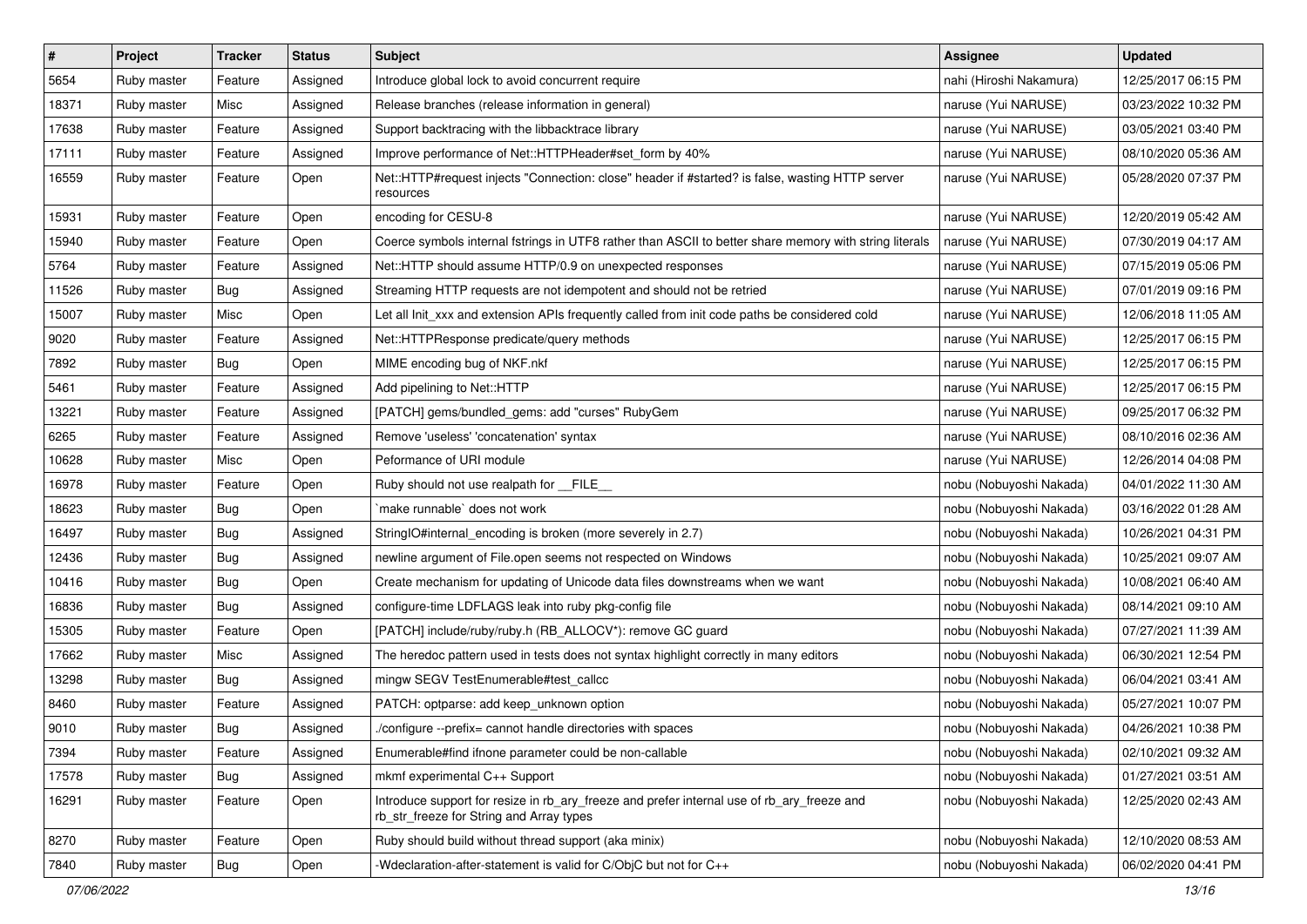| $\pmb{\#}$ | Project     | <b>Tracker</b> | <b>Status</b> | <b>Subject</b>                                                                       | <b>Assignee</b>          | <b>Updated</b>      |
|------------|-------------|----------------|---------------|--------------------------------------------------------------------------------------|--------------------------|---------------------|
| 16747      | Ruby master | Misc           | Assigned      | Repository reorganization request                                                    | nobu (Nobuyoshi Nakada)  | 05/22/2020 01:30 PM |
| 8299       | Ruby master | Bug            | Assigned      | Minor error in float parsing                                                         | nobu (Nobuyoshi Nakada)  | 12/30/2019 03:00 AM |
| 15806      | Ruby master | Misc           | Assigned      | Explicitly initialise encodings on init to remove branches on encoding lookup        | nobu (Nobuyoshi Nakada)  | 08/29/2019 04:29 AM |
| 16025      | Ruby master | Misc           | Assigned      | 'st_check_for_sizeof_st_index_t' declared as array with a negative size (emscripten) | nobu (Nobuyoshi Nakada)  | 07/30/2019 11:20 AM |
| 6012       | Ruby master | Feature        | Assigned      | Proc#source_location also return the column                                          | nobu (Nobuyoshi Nakada)  | 02/12/2019 07:49 AM |
| 14971      | Ruby master | Bug            | Open          | error: implicit declaration of function 'rb_vm_call0                                 | nobu (Nobuyoshi Nakada)  | 09/06/2018 03:53 AM |
| 14543      | Ruby master | Bug            | Assigned      | 'make commit' show error of 'common-srcs'                                            | nobu (Nobuyoshi Nakada)  | 06/02/2018 04:17 AM |
| 14692      | Ruby master | Misc           | Open          | Question: Ruby stdlib's Option Parser                                                | nobu (Nobuyoshi Nakada)  | 04/22/2018 05:53 AM |
| 7964       | Ruby master | <b>Bug</b>     | Assigned      | Writing an ASCII-8BIT String to a StringIO created from a UTF-8 String               | nobu (Nobuyoshi Nakada)  | 01/05/2018 09:00 PM |
| 6360       | Ruby master | Bug            | Assigned      | Debug information build even without requesting it                                   | nobu (Nobuyoshi Nakada)  | 01/05/2018 09:00 PM |
| 5317       | Ruby master | Bug            | Assigned      |                                                                                      | nobu (Nobuyoshi Nakada)  | 01/05/2018 09:00 PM |
| 9955       | Ruby master | Bug            | Assigned      | issue building dll on mingw, library not found                                       | nobu (Nobuyoshi Nakada)  | 01/05/2018 09:00 PM |
| 7745       | Ruby master | Feature        | Open          | lib/observer.rb: Observers are compared by identity                                  | nobu (Nobuyoshi Nakada)  | 12/25/2017 06:15 PM |
| 7532       | Ruby master | Feature        | Assigned      | Hardcoded compiler location                                                          | nobu (Nobuyoshi Nakada)  | 12/25/2017 06:15 PM |
| 4924       | Ruby master | Feature        | Assigned      | mkmf have_header fails with C++ headers                                              | nobu (Nobuyoshi Nakada)  | 12/25/2017 06:15 PM |
| 2324       | Ruby master | Feature        | Assigned      | Dir instance methods for relative path                                               | nobu (Nobuyoshi Nakada)  | 12/25/2017 05:58 PM |
| 13516      | Ruby master | Feature        | Assigned      | Improve the text of the circular require warning                                     | nobu (Nobuyoshi Nakada)  | 08/31/2017 05:49 AM |
| 13378      | Ruby master | Feature        | Open          | Eliminate 4 of 8 syscalls when requiring file by absolute path                       | nobu (Nobuyoshi Nakada)  | 06/16/2017 07:57 AM |
| 13577      | Ruby master | Feature        | Assigned      | Digest file accidentally receives File object but uses file path                     | nobu (Nobuyoshi Nakada)  | 05/20/2017 06:50 PM |
| 12725      | Ruby master | Bug            | Assigned      | Trying to use ./miniruby before it exists                                            | nobu (Nobuyoshi Nakada)  | 04/28/2017 01:45 PM |
| 12473      | Ruby master | Bug            | Assigned      | Test failure on fedora with TestTimeExtension#test_huge_precision                    | nobu (Nobuyoshi Nakada)  | 04/28/2017 01:45 PM |
| 13269      | Ruby master | <b>Bug</b>     | Assigned      | test/readline/test_readline.rb and mingw                                             | nobu (Nobuyoshi Nakada)  | 03/13/2017 08:56 AM |
| 12064      | Ruby master | Feature        | Open          | Make creation of enc/unicode/casefold.h automatic again                              | nobu (Nobuyoshi Nakada)  | 02/12/2016 06:13 AM |
| 11670      | Ruby master | Feature        | Open          | Show warning to make nested def obsolete                                             | nobu (Nobuyoshi Nakada)  | 11/09/2015 07:40 AM |
| 6769       | Ruby master | Feature        | Assigned      | rbinstall.rb: install both src and batch files separetely                            | nobu (Nobuyoshi Nakada)  | 10/30/2015 12:38 PM |
| 8959       | Ruby master | Feature        | Assigned      | Allow top level prepend                                                              | nobu (Nobuyoshi Nakada)  | 10/16/2013 03:22 AM |
| 8449       | Ruby master | Feature        | Open          | Array#ary_plus always returns an array                                               | nobu (Nobuyoshi Nakada)  | 06/02/2013 04:23 PM |
| 14901      | Ruby master | Feature        | Assigned      | [PATCH] do not block SIGCHLD in normal Ruby Threads                                  | normalperson (Eric Wong) | 07/19/2021 05:23 AM |
| 15072      | Ruby master | <b>Bug</b>     | Open          | thread.c:4356:5: error: implicit declaration of function 'ubf list atfork'           | normalperson (Eric Wong) | 09/20/2018 03:32 AM |
| 10328      | Ruby master | Feature        | Open          | [PATCH] make OPT_SUPPORT_JOKE a proper VM option                                     | normalperson (Eric Wong) | 01/05/2018 09:01 PM |
| 13721      | Ruby master | Feature        | Assigned      | [PATCH] net/imap: dedupe attr keys in Net::IMAP::FetchData                           | normalperson (Eric Wong) | 07/27/2017 09:51 AM |
| 11299      | Ruby master | Feature        | Open          | [PATCH] use Array instead of custom struct for generic ivars                         | normalperson (Eric Wong) | 06/24/2015 12:38 AM |
| 18727      | Ruby master | Bug            | Assigned      | Make failed on x86_64-cygwin (LoadError)                                             | peterzhu2118 (Peter Zhu) | 04/16/2022 05:15 AM |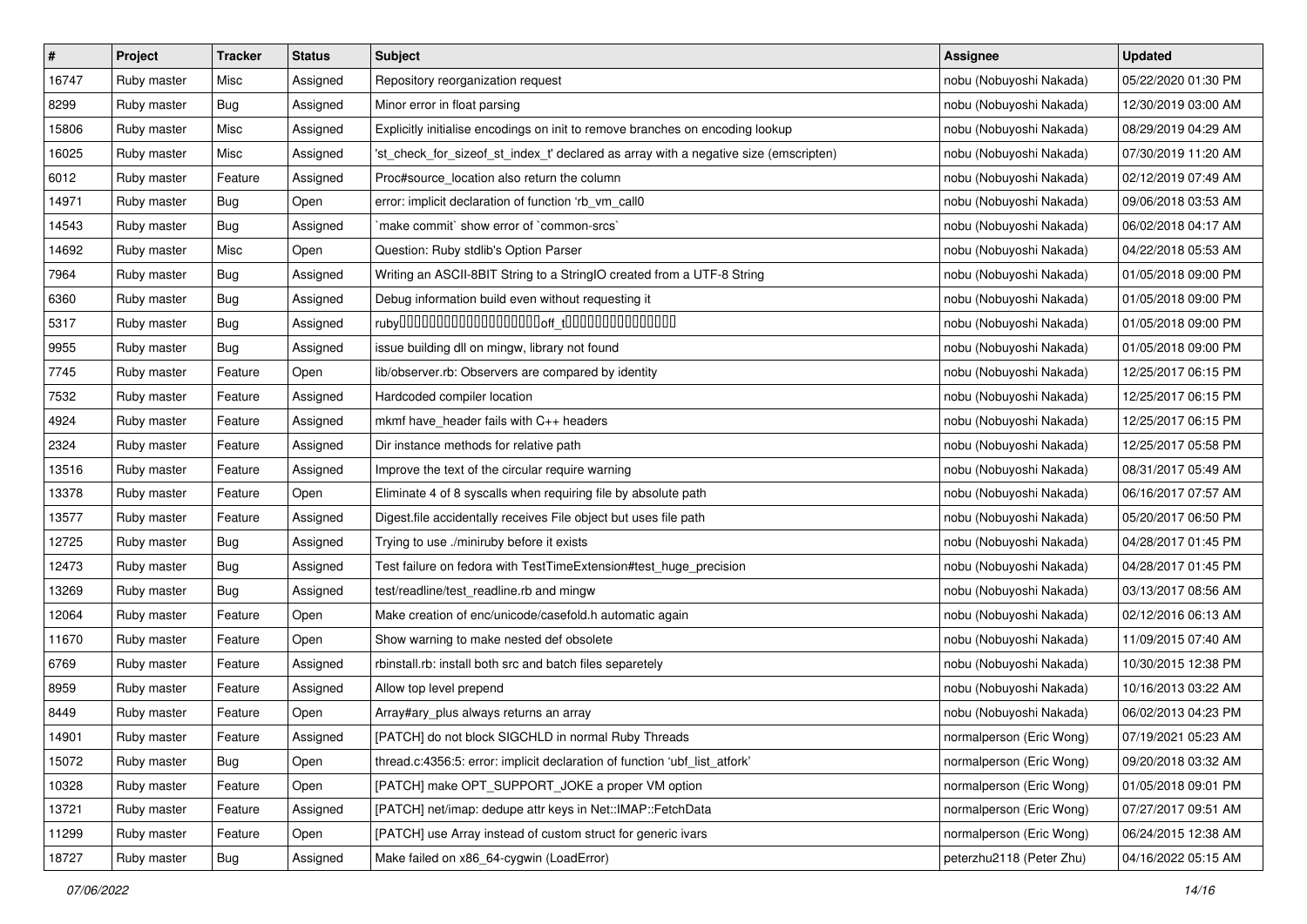| $\sharp$ | Project     | Tracker    | <b>Status</b> | <b>Subject</b>                                                                | <b>Assignee</b>                       | <b>Updated</b>      |
|----------|-------------|------------|---------------|-------------------------------------------------------------------------------|---------------------------------------|---------------------|
| 16805    | Ruby master | Misc       | Assigned      | Coroutine's license is unclear                                                | ReiOdaira (Rei Odaira)                | 07/01/2021 10:09 PM |
| 18658    | Ruby master | Bug        | Open          | Need openssl 3 support for Ubuntu 22.04 (Ruby 2.7.x and 3.0.x)                | rhenium (Kazuki Yamaguchi)            | 05/30/2022 08:06 PM |
| 8126     | Ruby master | Feature    | Assigned      | OpenSSL::SSL::SSLSocket does not define #recv and #send messages              | rhenium (Kazuki Yamaguchi)            | 08/08/2019 11:05 PM |
| 12354    | Ruby master | Feature    | Assigned      | PKey::EC Can't output public key pem when private key exists                  | rhenium (Kazuki Yamaguchi)            | 07/24/2019 10:57 PM |
| 12582    | Ruby master | <b>Bug</b> | Assigned      | OpenSSL Authenticated Encryption should check for tag length                  | rhenium (Kazuki Yamaguchi)            | 04/28/2017 01:45 PM |
| 13864    | Ruby master | <b>Bug</b> | Assigned      | Rinda multicast test failures due to missing default route                    | seki (Masatoshi Seki)                 | 08/17/2021 07:16 AM |
| 14412    | Ruby master | Feature    | Assigned      | DRb UNIX on local machine: add support for getpeereid()                       | seki (Masatoshi Seki)                 | 01/28/2018 12:51 PM |
| 5434     | Ruby master | Feature    | Assigned      | Allow per-class whitelisting of methods safe to expose through DRb            | seki (Masatoshi Seki)                 | 12/25/2017 06:15 PM |
| 12281    | Ruby master | Feature    | Assigned      | Allow lexically scoped use of refinements with `using {}` block syntax        | shugo (Shugo Maeda)                   | 06/13/2016 07:44 AM |
| 18893    | Ruby master | <b>Bug</b> | Open          | Don't redefine memcpy(3)                                                      | shyouhei (Shyouhei Urabe)             | 07/06/2022 12:26 AM |
| 18726    | Ruby master | Misc       | Open          | CI Error on c99 and c2x                                                       | shyouhei (Shyouhei Urabe)             | 04/19/2022 09:05 AM |
| 17376    | Ruby master | Misc       | Assigned      | Reduce number of GitHub Actions                                               | shyouhei (Shyouhei Urabe)             | 12/10/2020 11:50 AM |
| 17289    | Ruby master | <b>Bug</b> | Assigned      | Time#strftime occurs Segmentation Fault on ruby-2.7.2p137                     | shyouhei (Shyouhei Urabe)             | 11/05/2020 07:57 AM |
| 6682     | Ruby master | Feature    | Assigned      | Add a method to return an instance attached by a singleton class              | shyouhei (Shyouhei Urabe)             | 12/25/2017 06:15 PM |
| 9115     | Ruby master | Bug        | Assigned      | Logger traps all exceptions; breaks Timeout                                   | sonots (Naotoshi Seo)                 | 08/20/2019 12:47 PM |
| 11955    | Ruby master | Feature    | Assigned      | Expose Object that Receives logs in Logger                                    | sonots (Naotoshi Seo)                 | 11/09/2017 11:35 AM |
| 13622    | Ruby master | Misc       | Assigned      | Documentation missing                                                         | stomar (Marcus Stollsteimer)          | 06/03/2017 07:27 AM |
| 5334     | Ruby master | Bug        | Assigned      | Segmentation fault in InternetExplorer IServiceProvider interface             | suke (Masaki Suketa)                  | 12/30/2019 03:00 AM |
| 15239    | Ruby master | Feature    | Assigned      | [patch] test-spec win32ole                                                    | suke (Masaki Suketa)                  | 12/29/2019 01:04 PM |
| 6613     | Ruby master | Feature    | Assigned      | VT_RECORD, IRecordInfo Support in WIN32OLE                                    | suke (Masaki Suketa)                  | 12/25/2017 06:15 PM |
| 9590     | Ruby master | Feature    | Open          | introduce st_foreach_update and st_foreach_update_check for performance.      | tarui (Masaya Tarui)                  | 01/05/2018 09:00 PM |
| 7788     | Ruby master | Feature    | Open          | YAML Tag Schema Support                                                       | tenderlovemaking (Aaron<br>Patterson) | 12/25/2017 06:15 PM |
| 7488     | Ruby master | Feature    | Assigned      | Receiving object_id in object creation probes                                 | tenderlovemaking (Aaron<br>Patterson) | 12/25/2017 06:15 PM |
| 7518     | Ruby master | Feature    | Assigned      | Fiddle::Pointer#to_str and Fiddle::Pointer#to_int should be removed           | tenderlovemaking (Aaron<br>Patterson) | 08/15/2013 04:56 AM |
| 10038    | Ruby master | Feature    | Assigned      | Extend ObjectSpace.dump to expose buffer addresses for String and Array       | tmm1 (Aman Karmani)                   | 01/05/2018 09:01 PM |
| 11599    | Ruby master | Feature    | Open          | Dump entries of hash in ObjectSpace                                           | tmm1 (Aman Karmani)                   | 11/24/2015 05:52 PM |
| 11292    | Ruby master | Feature    | Open          | objspace: Dump type of special consts                                         | tmm1 (Aman Karmani)                   | 06/22/2015 04:22 AM |
| 12653    | Ruby master | Feature    | Assigned      | Use wide WinAPI for rb_w32_getcwd                                             | usa (Usaku NAKAMURA)                  | 09/12/2016 06:35 AM |
| 11142    | Ruby master | Bug        | Open          | Command line argument parser on windows handles double quotes inconsistently. | usa (Usaku NAKAMURA)                  | 05/12/2015 04:09 PM |
| 15166    | Ruby master | Feature    | Assigned      | 2.5 times faster implementation than current gcd implmentation                | watson1978 (Shizuo Fujita)            | 04/26/2019 09:12 PM |
| 4831     | Ruby master | Feature    | Assigned      | Integer#prime_factors                                                         | yugui (Yuki Sonoda)                   | 01/23/2018 08:09 AM |